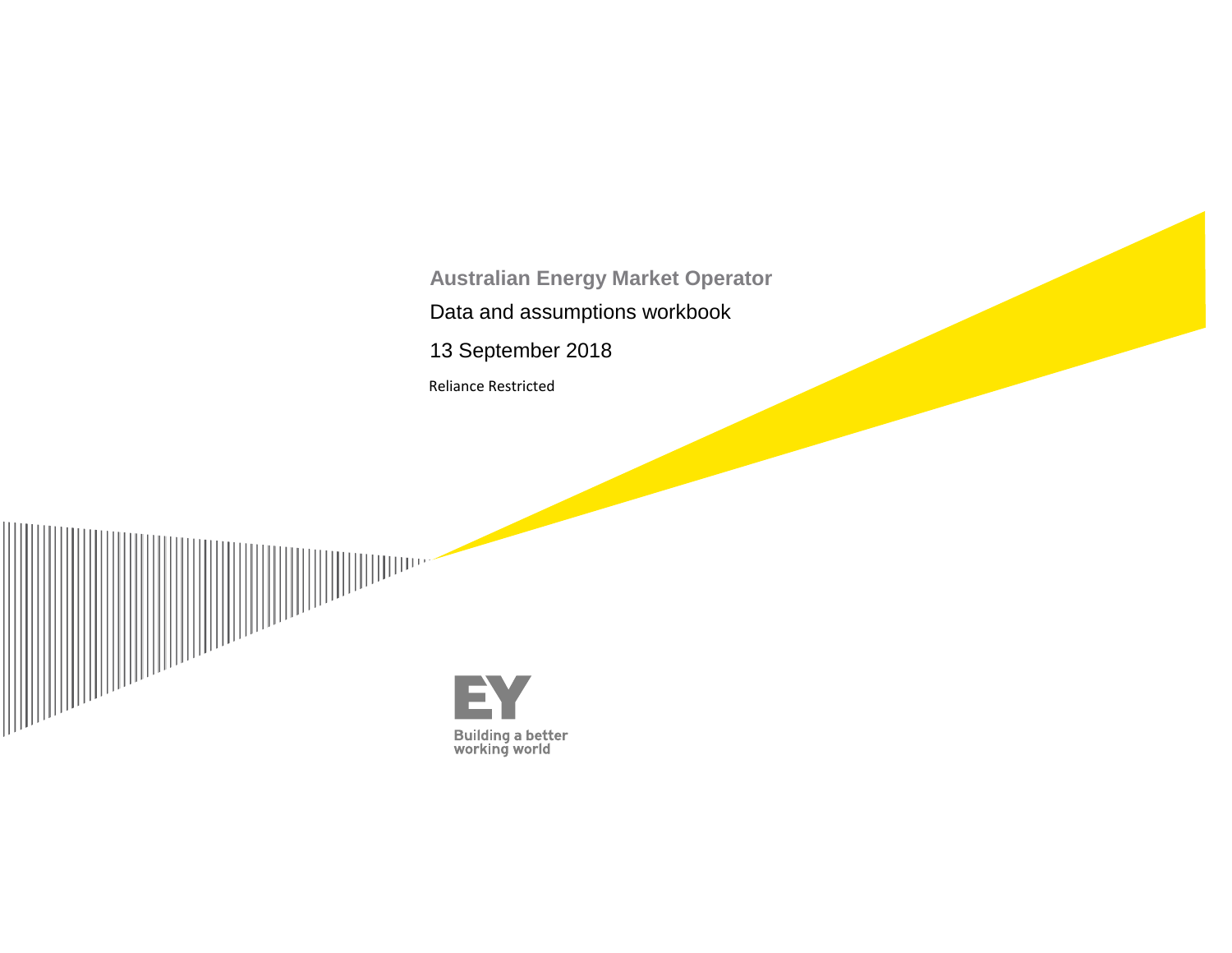Ernst & Young ("we" or "EY") has been engaged by the Australian Energy Market Operator ("you", "AEMO" or the "Client") to provide electricity market modelling services to assist AEMO in calculating a number of market parameters in accordance with the Western Australian Wholesale Electricity Market Rules (the "Services"), in accordance with our Assignment commencing 1 August 2018, under the Master Services Consultancy Agreement entered into by AEMO and EY commencing 5 December 2016.

The enclosed report (the "Report") provides an overview of the simulation model and the generic data inputs and assumptions to be used in delivering the Services. The simulation model will form the basis for the outputs produced and either have been, or will be, agreed with AEMO, following the end of a public consultation process and after due consideration of submissions received.

The Report should be read in its entirety including the applicable scope of the work and any limitations. A reference to the Report includes any part of the Report. The report has been constructed based on information current as of 12 September 2018 (being the date of completion of this Report), and which has been provided by the Client, other stakeholders or is available publicly. Since this date, material events may have occurred that are not reflected in the report.

EY has prepared the Report for the benefit of AEMO and has acted upon the instructions of AEMO and had no third party interest in mind while performing the work. EY has not been engaged to act, and has not acted, as advisor to any other party. Accordingly, EY makes no representations as to the appropriateness, accuracy or completeness of the Report for any other party's purposes.

No reliance may be placed upon the Report or any of its contents by any recipient of the Report for any purpose and any party receiving a copy of the Report must make and rely on their own enquiries in relation to the issues to which the Report relates, the contents of the Report and all matters arising from or relating to or in any way connected with the Report or its contents.

EY disclaims all responsibility to any other party for any loss or liability that the other party may suffer or incur arising from or relating to or in any way connected with the contents of the Report, the provision of the Report to the other party or the reliance upon the Report by the other party.

No claim or demand or any actions or proceedings may be brought against EY arising from or connected with the contents of the Report or the provision of the Report to any party. EY will be released and forever discharged from any such claims, demands, actions or proceedings.

The WEM simulation model used for this Service has been developed on the assumptions stated and on information to be provided by stakeholders engaged in this process. We do not imply, and it should not be construed that we have performed audit or due diligence procedures on any of the information provided to us. We have not independently verified, or accept any responsibility or liability for independently verifying, any such information nor do we make any representation as to the accuracy or completeness of the information. We accept no liability for any loss or damage, which may result from your reliance on any research, analyses or information so supplied.

Modelling work performed as part of our scope inherently requires assumptions about future behaviours and market interactions, which may result in forecasts that deviate from future conditions. There will usually be differences between estimated and actual results, because events and circumstances frequently do not occur as expected, and those differences may be material.

EY have consented to the Report being published electronically on AEMO website for the purpose of undertaking a public consultation. EY have not consented to distribution or disclosure beyond this. The material contained in the Report, including the EY logo, is copyright and copyright in the Report itself vests in AEMO. The Report, including the EY logo, cannot be altered without prior written permission from EY.

We take no responsibility that the projected outcomes will be achieved, if any. Further, the outcomes are contingent on the collection of assumptions as provided and no consideration of other market events, announcements or other changing circumstances are reflected in this Report. Neither Ernst & Young nor any member or employee thereof undertakes responsibility in any way whatsoever to any person in respect of errors in this Report arising from incorrect information provided to us or other information sources used.

EY's liability is limited by a scheme approved under Professional Standards Legislation.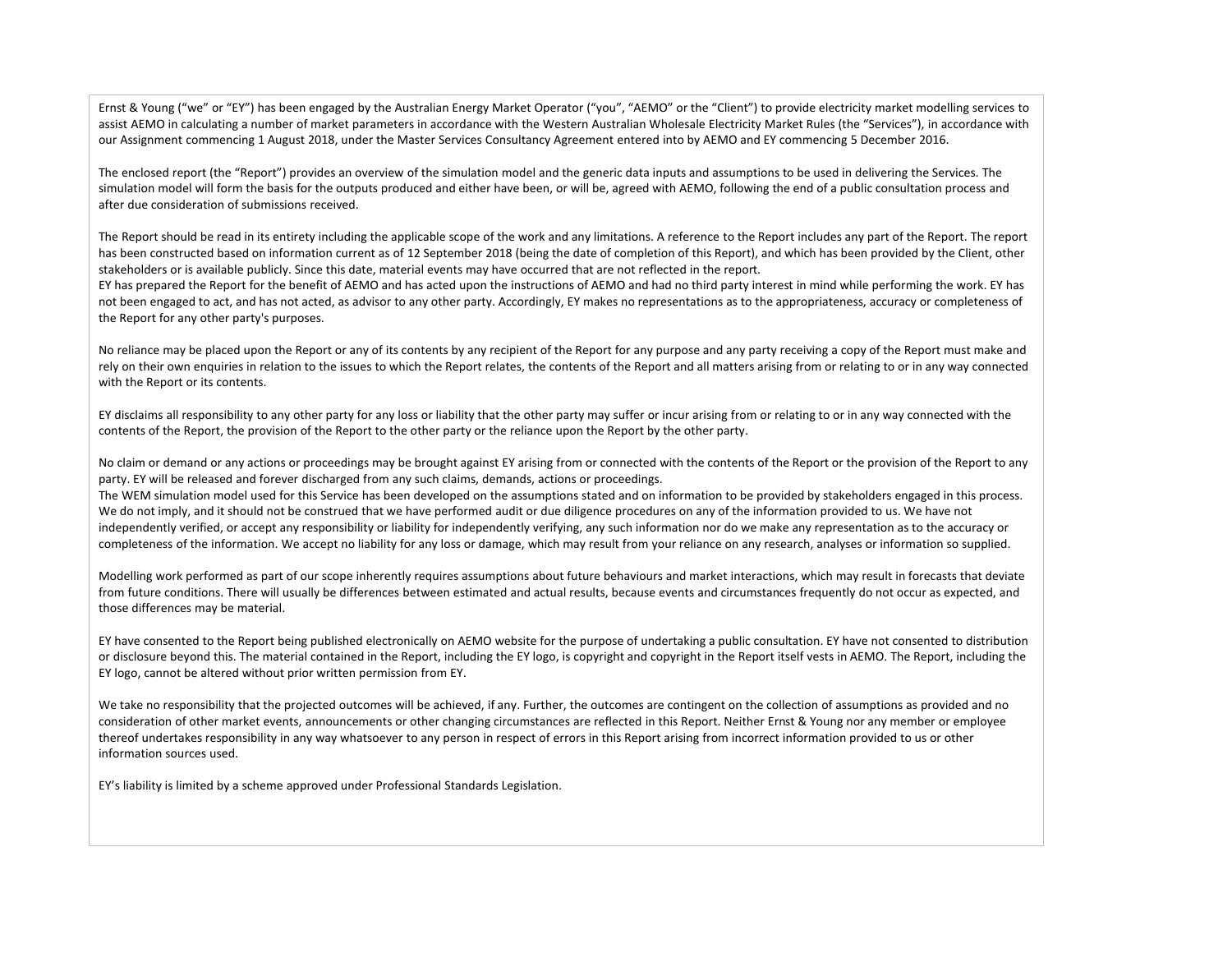# **Australian Energy Market Operator**

# **Purpose**

This assumption book illustrates the quantitative assumptions that will be used by EY for the scenarios for electricity market simulations. The worksheets in this book highlight the assumptions

Associated sources for each data set are outlined in each worksheet along with the real dollar value of any costs.

# **How to navigate this assumptions book**

The Scenarios tab in this workbook contains a list of the key drivers selected for the modelling The subsequent tabs contain the detailed data behind those selections, with other input data used in the model.

13/09/2018 1 Data and assumptions workbook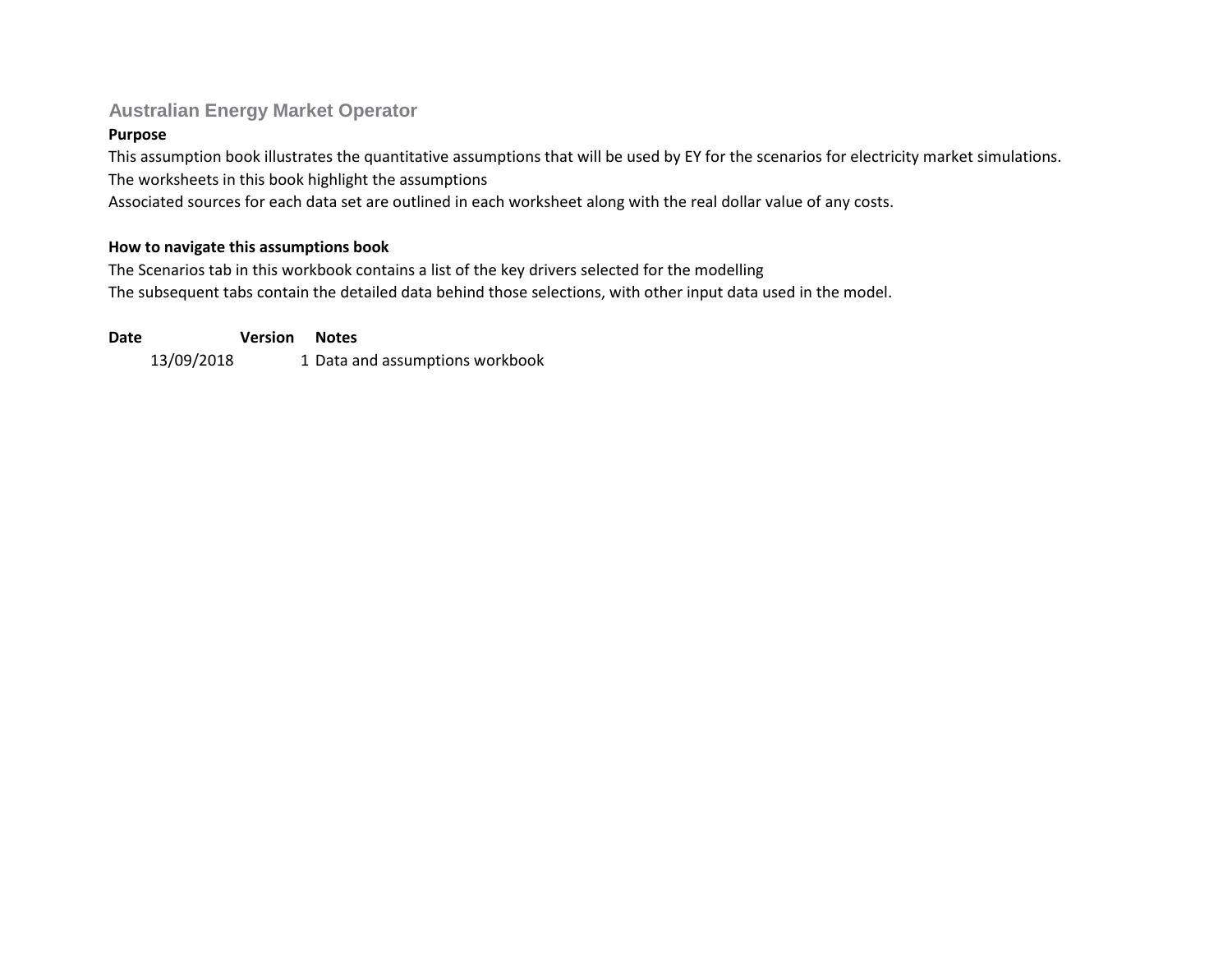### **Simulation Parameters**

| Study start:        | 2019-20             |
|---------------------|---------------------|
| Study end:          | 2021-22             |
| Number of years:    |                     |
| Reference years:    | Two reference years |
| PoE for peak demand | 50% POE             |
|                     |                     |

Study start: 2019-20 \* Determination of Margin Value is for the 2019-20 year. Study end: 2021-22 \* Determination of Cost\_LR is for the 2019-20, 2020-21, 2021-22 year.

Reporting dollars: **real June 2018 AUD**

| Key driver                                | <b>Sheet</b>                                            | <b>Options</b>                                                                                                                                                                                                                                                                                                                                                                                     | <b>Base assumptions</b>                                                                                                                                                    |
|-------------------------------------------|---------------------------------------------------------|----------------------------------------------------------------------------------------------------------------------------------------------------------------------------------------------------------------------------------------------------------------------------------------------------------------------------------------------------------------------------------------------------|----------------------------------------------------------------------------------------------------------------------------------------------------------------------------|
| New renewable generation                  | <b>SWIS renewable planting list</b>                     | 1. Suggested initial expansion plan provided in SWIS renewable planting list based on advanced generator connections<br>and information available in the public domain regarding capacity credit accreditation process.<br>2. Alternative plan, which could be requested by the Client.<br>[Note: Additional renewable projects are planted throughout the study in response to market conditions] | SWIS renewable planting list based on advanced generator connections and<br>information available in the public domain regarding capacity credit<br>accreditation process. |
| <b>Thermal generation</b><br>retirements  | <b>Generator retirements</b>                            | 1. Synergy 380 MW base retirement schedule, with retirements of plant based on end of life asset retirements age,<br>described below.<br>2. Synergy 380 MW base retirement schedule, with additional Client specified retirements.                                                                                                                                                                 | Synergy 380 MW base retirement schedule.                                                                                                                                   |
| <b>Energy</b>                             | <b>Energy Forecasts</b><br><b>Peak Demand Forecasts</b> | 2018 AEMO Electricity Statement of Opportunities (ESOO)<br>1. Strong Economic Growth<br>2. Neutral Economic Growth                                                                                                                                                                                                                                                                                 | 2018 AEMO ESOO - Neutral Growth Scenario<br>Note: 50% POE values for peak demand are used                                                                                  |
| <b>Rooftop PV</b>                         | <b>Rooftop PV</b>                                       | 3. Weak Economic Growth<br>2018 AEMO ESOO<br>1. Strong Economic Growth<br>2. Neutral Economic Growth<br>3. Weak Economic Growth                                                                                                                                                                                                                                                                    | 2018 AEMO ESOO - Neutral Growth Scenario                                                                                                                                   |
| <b>Behind-the-meter storage</b><br>uptake | <b>Battery storage forecasts</b>                        | 2018 AEMO ESOO<br>1. Strong Economic Growth<br>2. Neutral Economic Growth<br>3. Weak Economic Growth                                                                                                                                                                                                                                                                                               | 2018 AEMO ESOO - Neutral Growth Scenario                                                                                                                                   |
| <b>Electric vehicles</b>                  | <b>Electric vehicles</b>                                | 2018 AEMO ESOO<br>1. Strong Economic Growth<br>2. Neutral Economic Growth<br>3. Weak Economic Growth                                                                                                                                                                                                                                                                                               | 2018 AEMO ESOO - Neutral Growth Scenario                                                                                                                                   |
| <b>Fuel Prices</b>                        | <b>Fuel prices</b>                                      | 1. AEMO 2017 GSOO - High scenario<br>2. AEMO 2017 GSOO - Base scenario<br>3. AEMO 2017 GSOO - Low scenario                                                                                                                                                                                                                                                                                         | 2017 AEMO GSOO - Base scenario                                                                                                                                             |
| <b>Industrial load demand</b>             | N/A                                                     | 1. Same as the selected 2018 AEMO ESOO electricity demand and energy scenario<br>2. Client specified industrial load changes                                                                                                                                                                                                                                                                       | 2018 AEMO ESOO - Neutral Growth Scenario                                                                                                                                   |
| <b>Demand response</b>                    | N/A                                                     | 1. DSM capacity to be modelled as per AEMO ESOO 2018 with 57 MW in 2018-19 and 66 MW from 2019-20 onwards<br>for the duration of the study period. This demand response is modelled explicitly in the simulation responding to high<br>prices as a last resort.<br>2. User specified assumption around uptake of DSM.                                                                              | DSM capacity to be modelled as per AEMO ESOO 2018 with 57 MW in 2018-<br>19 and 66 MW from 2019-20 onwards for the duration of the study period                            |
| New entrant renewable<br>bidding          | N/A                                                     | L. Renewable projects to be bid at \$0/MWh.<br>2. New entrant renewable projects to bid at -\$40/MWh for the study period                                                                                                                                                                                                                                                                          | New entrant renewable projects to bid at -\$40/MWh for the study period                                                                                                    |
| <b>GIA implementation</b>                 | N/A                                                     | 1. Fully constrained access is implemented in 2022<br>2. Partially constrained access is implemented in 2022<br>3. Continuation of current access framework and GIA implementation.                                                                                                                                                                                                                | N/A - Note that GIA constraint equations are not modelled<br>Note also that constrained access does not impact the study period                                            |
| Generator marginal loss factors MLFs      |                                                         | . Static MLF's for future years based on 2018-19 MLF's calculated based on the Muja reference node.<br>2. Revised MLF values based on the Southern Terminal reference node.                                                                                                                                                                                                                        | MLF's for all future years based on 2018-19 MLF's calculated based on the<br>Muja reference node.                                                                          |
| Ramp rates by facility                    | Facility ramp rates                                     | 1. As provided in public market data from AEMO dashboard.<br>2. User specified ramp rates                                                                                                                                                                                                                                                                                                          | Facility ramp rates provided as provided from AEMO dashboard                                                                                                               |
| Planned maintenance periods               | <b>Planned maintenance</b>                              | 1. Planned maintenance as per MTPASA records<br>2. Maintenance allocated such that the availabilty adjusted peak demand is minimised throughout the year.                                                                                                                                                                                                                                          | Planned maintenance as per MTPASA provided data                                                                                                                            |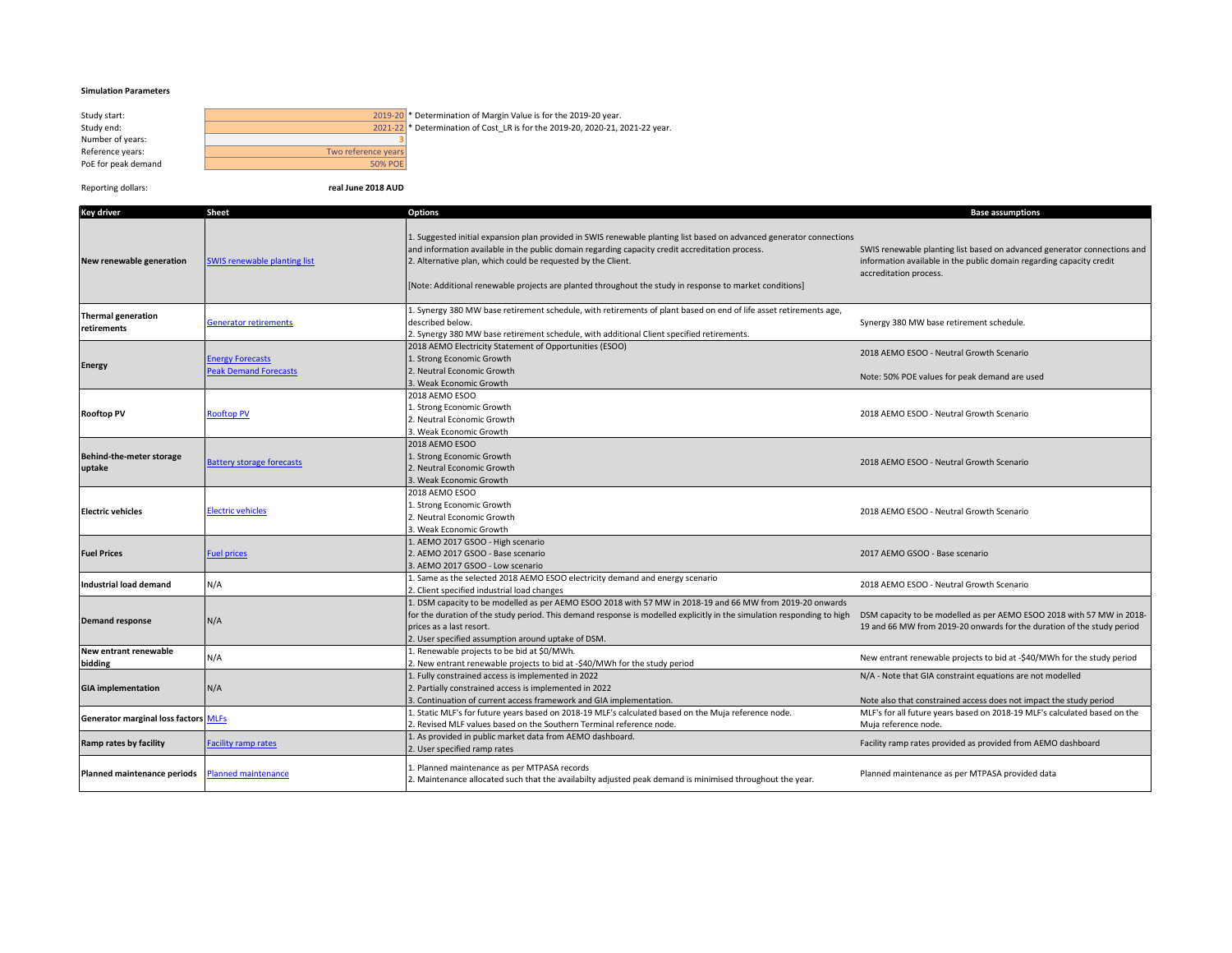| <b>Facility Level Assumptions</b>                                                   |                 |                                                                                                                      |                 |                 |                   |                        |                 |       |                                                                          |                                                                                      |                         |                                                     |              |       |                             |            |               |                   |
|-------------------------------------------------------------------------------------|-----------------|----------------------------------------------------------------------------------------------------------------------|-----------------|-----------------|-------------------|------------------------|-----------------|-------|--------------------------------------------------------------------------|--------------------------------------------------------------------------------------|-------------------------|-----------------------------------------------------|--------------|-------|-----------------------------|------------|---------------|-------------------|
| Sources: Various, please refer to Assumptions Report. All costs are Real June 2018. |                 |                                                                                                                      |                 |                 |                   |                        |                 |       |                                                                          |                                                                                      |                         |                                                     |              |       |                             |            |               |                   |
|                                                                                     |                 |                                                                                                                      |                 |                 | % of as-generated |                        | <i>\$/MW</i>    |       |                                                                          |                                                                                      |                         |                                                     |              |       |                             |            |               |                   |
| Units                                                                               | GJ/MWh sent out | GJ/MWh sent out                                                                                                      | GJ/MWh sent out | GJ/MWh sent out | output            | \$/MWh sent out        | (nameplate      | Hours | Hours                                                                    | Hours                                                                                | \$ / MW as gen          | $\frac{1}{2}$ / MW as gen $\frac{1}{2}$ / MW as gen | <i>\$/MW</i> | \$/GJ | <i>Ś/GJ</i>                 | N/A        | MW/min        | MW/min            |
|                                                                                     |                 |                                                                                                                      |                 |                 |                   |                        |                 |       |                                                                          |                                                                                      |                         |                                                     |              |       |                             |            |               |                   |
|                                                                                     |                 | Avg. HR at                                                                                                           | Avg. HR at      |                 |                   | Variable operating and |                 |       | Fixed operating Time elapsed after Time elapsed after Time elapsed after |                                                                                      |                         |                                                     |              |       |                             |            |               |                   |
| Unit ID                                                                             |                 | Avg. HR at min gen  0.33 * [max gen - min  0.66 * [max gen - Avg. HR at max gen  Auxiliary factor  maintenance costs |                 |                 |                   |                        | and maintenance |       | which a start is which a start is                                        | which a start is Unit startup cost Unit startup cost Unit startup cost Unit shutdown |                         |                                                     |              |       | Fuel price Transport charge | <b>MLF</b> | Ramp Rates Up | <b>Ramp Rates</b> |
|                                                                                     |                 | gen]                                                                                                                 | min gen]        |                 |                   | (VOM)                  | costs           |       | considered a cold considered a warm considered a hot                     |                                                                                      | (from cold) (from warm) | (from hot)                                          | cost         |       |                             |            |               | Down              |
|                                                                                     |                 |                                                                                                                      |                 |                 |                   |                        | (FOM)           | start | start                                                                    | start                                                                                |                         |                                                     |              |       |                             |            |               |                   |
| ALCOA_WGP                                                                           |                 |                                                                                                                      |                 |                 |                   |                        |                 |       |                                                                          |                                                                                      |                         |                                                     |              |       |                             |            |               |                   |
| ALINTA PNJ U1                                                                       |                 |                                                                                                                      |                 |                 |                   |                        |                 |       |                                                                          |                                                                                      |                         |                                                     |              |       |                             |            |               |                   |
| ALINTA_PNJ_U2                                                                       |                 |                                                                                                                      |                 |                 |                   |                        |                 |       |                                                                          |                                                                                      |                         |                                                     |              |       |                             |            |               |                   |
| ALINTA WGP GT                                                                       |                 |                                                                                                                      |                 |                 |                   |                        |                 |       |                                                                          |                                                                                      |                         |                                                     |              |       |                             |            |               |                   |
| ALINTA_WGP_U2                                                                       |                 |                                                                                                                      |                 |                 |                   |                        |                 |       |                                                                          |                                                                                      |                         |                                                     |              |       |                             |            |               |                   |
| BW1 BLUEWATERS G2                                                                   |                 |                                                                                                                      |                 |                 |                   |                        |                 |       |                                                                          |                                                                                      |                         |                                                     |              |       |                             |            |               |                   |
| BW2_BLUEWATERS_G1                                                                   |                 |                                                                                                                      |                 |                 |                   |                        |                 |       |                                                                          |                                                                                      |                         |                                                     |              |       |                             |            |               |                   |
| COCKBURN CCG1                                                                       |                 |                                                                                                                      |                 |                 |                   |                        |                 |       |                                                                          |                                                                                      |                         |                                                     |              |       |                             |            |               |                   |
| COLLIE_G1                                                                           |                 |                                                                                                                      |                 |                 |                   |                        |                 |       |                                                                          |                                                                                      |                         |                                                     |              |       |                             |            |               |                   |
| KEMERTON_GT11                                                                       |                 |                                                                                                                      |                 |                 |                   |                        |                 |       |                                                                          |                                                                                      |                         |                                                     |              |       |                             |            |               |                   |
| <b>KEMERTON GT12</b>                                                                |                 |                                                                                                                      |                 |                 |                   |                        |                 |       |                                                                          |                                                                                      |                         |                                                     |              |       |                             |            |               |                   |
| KWINANA_GT2                                                                         |                 |                                                                                                                      |                 |                 |                   |                        |                 |       |                                                                          |                                                                                      |                         |                                                     |              |       |                             |            |               |                   |
| KWINANA GT3                                                                         |                 |                                                                                                                      |                 |                 |                   |                        |                 |       |                                                                          |                                                                                      |                         |                                                     |              |       |                             |            |               |                   |
| MUJA_G5                                                                             |                 |                                                                                                                      |                 |                 |                   |                        |                 |       |                                                                          |                                                                                      |                         |                                                     |              |       |                             |            |               |                   |
| MUJA G6                                                                             |                 |                                                                                                                      |                 |                 |                   |                        |                 |       |                                                                          |                                                                                      |                         |                                                     |              |       |                             |            |               |                   |
| MUJA G7                                                                             |                 |                                                                                                                      |                 |                 |                   |                        |                 |       |                                                                          |                                                                                      |                         |                                                     |              |       |                             |            |               |                   |
| MUJA G8                                                                             |                 |                                                                                                                      |                 |                 |                   |                        |                 |       |                                                                          |                                                                                      |                         |                                                     |              |       |                             |            |               |                   |
| NAMKKN MERR SG1                                                                     |                 |                                                                                                                      |                 |                 |                   |                        |                 |       |                                                                          |                                                                                      |                         |                                                     |              |       |                             |            |               |                   |
| NEWGEN KWINANA CCG1                                                                 |                 |                                                                                                                      |                 |                 |                   |                        |                 |       | [Confidential]                                                           |                                                                                      |                         |                                                     |              |       |                             |            |               |                   |
| NEWGEN NEERABUP GT1                                                                 |                 |                                                                                                                      |                 |                 |                   |                        |                 |       |                                                                          |                                                                                      |                         |                                                     |              |       |                             |            |               |                   |
| PERTHENERGY KWINANA GT1                                                             |                 |                                                                                                                      |                 |                 |                   |                        |                 |       |                                                                          |                                                                                      |                         |                                                     |              |       |                             |            |               |                   |
| PINJAR GT1                                                                          |                 |                                                                                                                      |                 |                 |                   |                        |                 |       |                                                                          |                                                                                      |                         |                                                     |              |       |                             |            |               |                   |
| PINJAR GT10                                                                         |                 |                                                                                                                      |                 |                 |                   |                        |                 |       |                                                                          |                                                                                      |                         |                                                     |              |       |                             |            |               |                   |
| PINJAR GT11                                                                         |                 |                                                                                                                      |                 |                 |                   |                        |                 |       |                                                                          |                                                                                      |                         |                                                     |              |       |                             |            |               |                   |
| PINJAR_GT2                                                                          |                 |                                                                                                                      |                 |                 |                   |                        |                 |       |                                                                          |                                                                                      |                         |                                                     |              |       |                             |            |               |                   |
| PINJAR_GT3                                                                          |                 |                                                                                                                      |                 |                 |                   |                        |                 |       |                                                                          |                                                                                      |                         |                                                     |              |       |                             |            |               |                   |
| PINJAR GT4                                                                          |                 |                                                                                                                      |                 |                 |                   |                        |                 |       |                                                                          |                                                                                      |                         |                                                     |              |       |                             |            |               |                   |
| PINJAR_GT5                                                                          |                 |                                                                                                                      |                 |                 |                   |                        |                 |       |                                                                          |                                                                                      |                         |                                                     |              |       |                             |            |               |                   |
| PINJAR GT7<br>PINJAR_GT9                                                            |                 |                                                                                                                      |                 |                 |                   |                        |                 |       |                                                                          |                                                                                      |                         |                                                     |              |       |                             |            |               |                   |
| PPP_KCP_EG1                                                                         |                 |                                                                                                                      |                 |                 |                   |                        |                 |       |                                                                          |                                                                                      |                         |                                                     |              |       |                             |            |               |                   |
|                                                                                     |                 |                                                                                                                      |                 |                 |                   |                        |                 |       |                                                                          |                                                                                      |                         |                                                     |              |       |                             |            |               |                   |
| PRK_AG                                                                              |                 |                                                                                                                      |                 |                 |                   |                        |                 |       |                                                                          |                                                                                      |                         |                                                     |              |       |                             |            |               |                   |
| STHRNCRS EG                                                                         |                 |                                                                                                                      |                 |                 |                   |                        |                 |       |                                                                          |                                                                                      |                         |                                                     |              |       |                             |            |               |                   |
| TESLA GERALDTON G1                                                                  |                 |                                                                                                                      |                 |                 |                   |                        |                 |       |                                                                          |                                                                                      |                         |                                                     |              |       |                             |            |               |                   |
| <b>TESLA KEMERTON G1</b>                                                            |                 |                                                                                                                      |                 |                 |                   |                        |                 |       |                                                                          |                                                                                      |                         |                                                     |              |       |                             |            |               |                   |
| TESLA NORTHAM G1                                                                    |                 |                                                                                                                      |                 |                 |                   |                        |                 |       |                                                                          |                                                                                      |                         |                                                     |              |       |                             |            |               |                   |
| TESLA_PICTON_G1                                                                     |                 |                                                                                                                      |                 |                 |                   |                        |                 |       |                                                                          |                                                                                      |                         |                                                     |              |       |                             |            |               |                   |
| TIWEST_COG1                                                                         |                 |                                                                                                                      |                 |                 |                   |                        |                 |       |                                                                          |                                                                                      |                         |                                                     |              |       |                             |            |               |                   |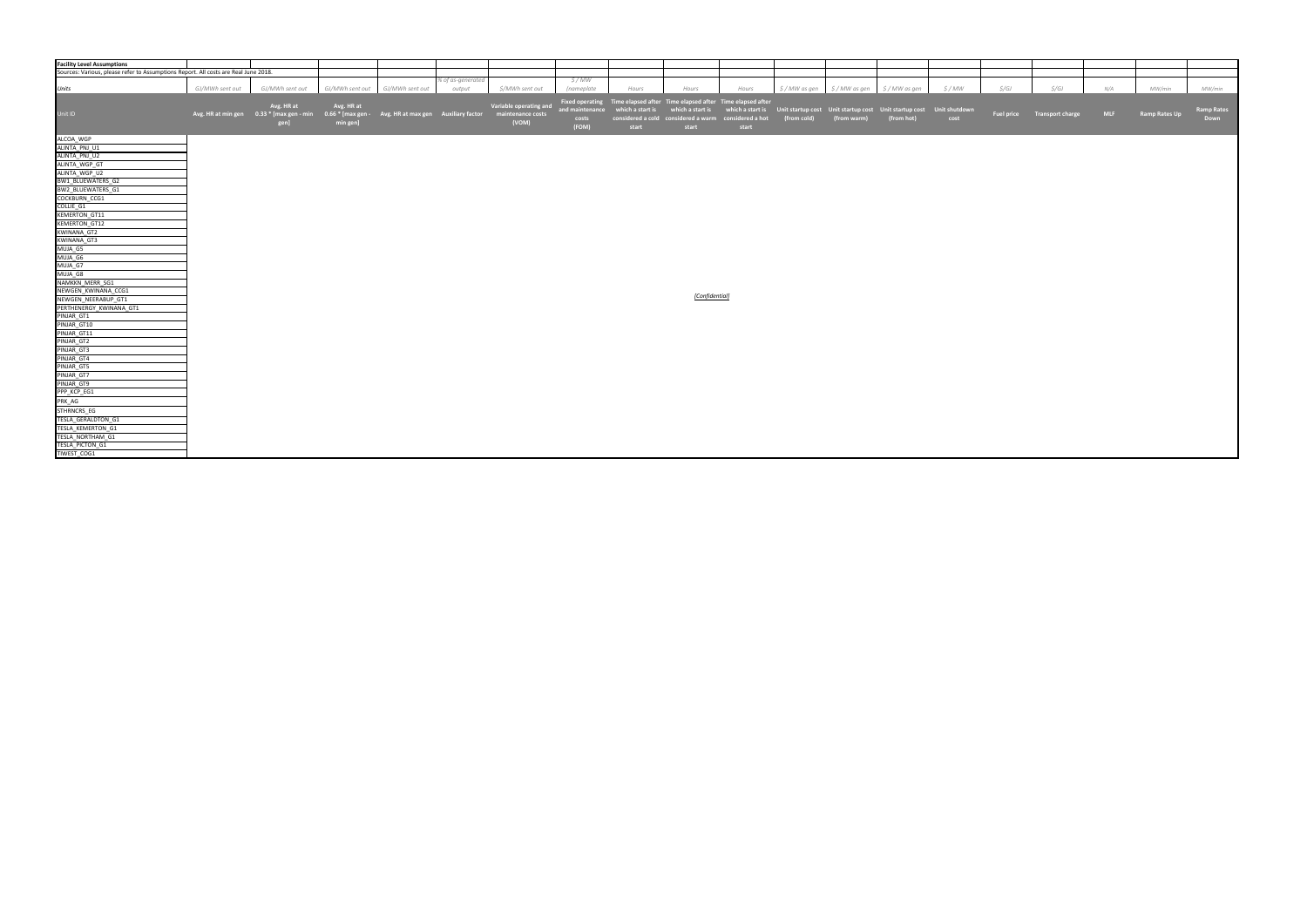| <b>Assumed renewable connections</b> |                                                                                                                                             |                  |                     |                         |                                         |
|--------------------------------------|---------------------------------------------------------------------------------------------------------------------------------------------|------------------|---------------------|-------------------------|-----------------------------------------|
|                                      | List based on updated information provided through available market data and information                                                    |                  |                     |                         |                                         |
|                                      | Assumed capacity factors based on historical data for existing projects. For new entrants, capacity factors are indicative and are assumed. |                  |                     |                         |                                         |
|                                      | Other renewables in excess of LRET may be built based on market outcomes.                                                                   |                  |                     |                         |                                         |
| <b>Commissioning date</b>            | Project                                                                                                                                     | Capacity<br>(MW) | Load area           | <b>Technology</b>       | <b>Target capacity</b><br>factor<br>(%) |
| Existing                             | ALINTA_WWF                                                                                                                                  | 89.1             | North Country       | Wind turbine            | 42%                                     |
| Existing                             | ALBANY WF1                                                                                                                                  | 21.6             | Albany              | Wind turbine            | 31%                                     |
| Existing                             | EDWFMAN WF1                                                                                                                                 | 79.2             | North Country       | Wind turbine            | 35%                                     |
| Existing                             | INVESTEC COLLGAR WF1                                                                                                                        | 206              | <b>East Country</b> | Wind turbine            | 37%                                     |
| Existing                             | GRASMERE WF1                                                                                                                                | 13.8             | Albany              | Wind turbine            | 33%                                     |
| Existing                             | GREENOUGH_RIVER_PV1                                                                                                                         | 10               | North Country       | <b>Fixed Plate PV</b>   | 25%                                     |
| Existing                             | MWF MUMBIDA WF1                                                                                                                             | 55               | North Country       | Wind turbine            | 39%                                     |
| 1/10/2018                            | Emu Downs Solar Farm                                                                                                                        | 20               | North Country       | Single axis tracking PV | 29%                                     |
| 1/10/2018                            | Northam Solar Project                                                                                                                       | 10               | <b>East Country</b> | Single axis tracking PV | 27%                                     |
| 1/10/2018                            | Byford Solar/Westgen Solar Farm                                                                                                             | 30               | Kwinana             | Single axis tracking PV | 29%                                     |
| 1/10/2019                            | Merredin Solar Farm                                                                                                                         | 120              | <b>East Country</b> | Single axis tracking PV | 28%                                     |
| 1/01/2020                            | Badgingarra Wind Farm                                                                                                                       | 130              | North Country       | Wind turbine            | 44%                                     |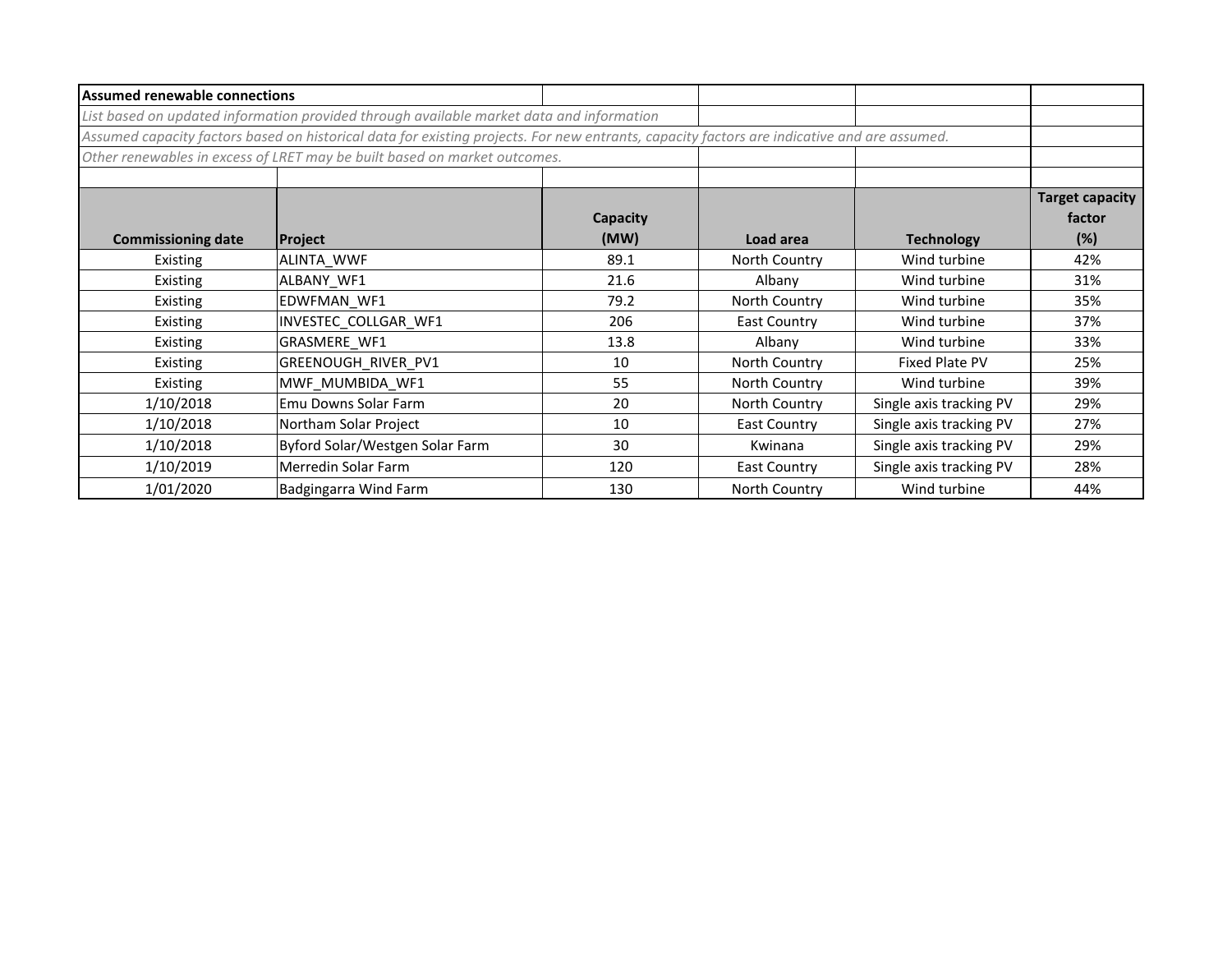# **Announced and suggested capacity developments**

*Based on public announcements further retirements may be implemented based on simulation outcomes.*

*Age-based retirements based on current asset age as per market data*

| <b>Station</b>             | Capacity (MW) | <b>Tech</b>       | <b>Retirement date</b> | <b>Comments</b>                           |
|----------------------------|---------------|-------------------|------------------------|-------------------------------------------|
| <b>KWINANA GT1</b>         | 20.8          | <b>OCGT</b>       | 30-Sep-18              |                                           |
| MUJA G1 (Muja A)           | 55            | <b>Black Coal</b> | 30-Apr-18              |                                           |
| MUJA G2 (Muja A)           | 55            | <b>Black Coal</b> | 30-Apr-18              |                                           |
| MUJA G3 (Muja B)           | 55            | Black Coal        | 30-Apr-18              | https://www.synergy.net.au/About-us/News- |
| MUJA G4 (Muja B)           | 55            | Black Coal        | 30-Apr-18              | and-announcements/Media-releases/Synergy- |
| MUNGARRA GT1               | 37.2          | <b>OCGT</b>       | 30-Sep-18              | to-Reduce-Generation-Capacity-by-380-MW   |
| MUNGARRA GT2               | 37.2          | <b>OCGT</b>       | 30-Sep-18              |                                           |
| MUNGARRA GT3               | 38.2          | <b>OCGT</b>       | 30-Sep-18              |                                           |
| <b>WEST KALGOORLIE GT2</b> | 38.2          | Distillate        | 30-Sep-18              |                                           |
| <b>WEST KALGOORLIE GT3</b> | 24            | Distillate        | 30-Sep-18              |                                           |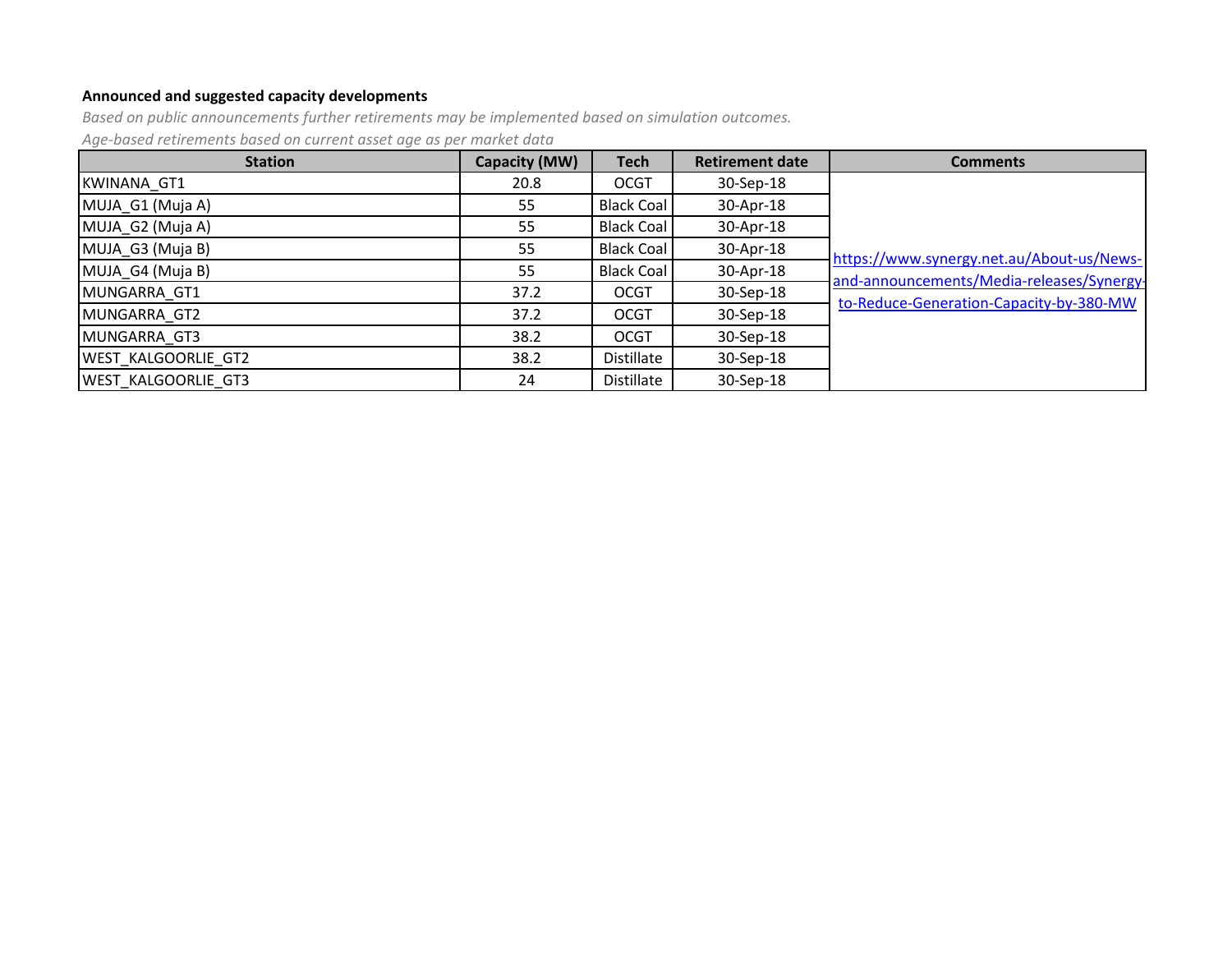### **Operational energy forecasts for the WEM**

**Sources:** *2018 ESOO for the WEM. https://www.aemo.com.au/Electricity/Wholesale-Electricity-Market-WEM/Planning-and-forecasting/WEM-Electricity-Statement-of-Opportunities* Targets shown are 'Operational, sent-out'

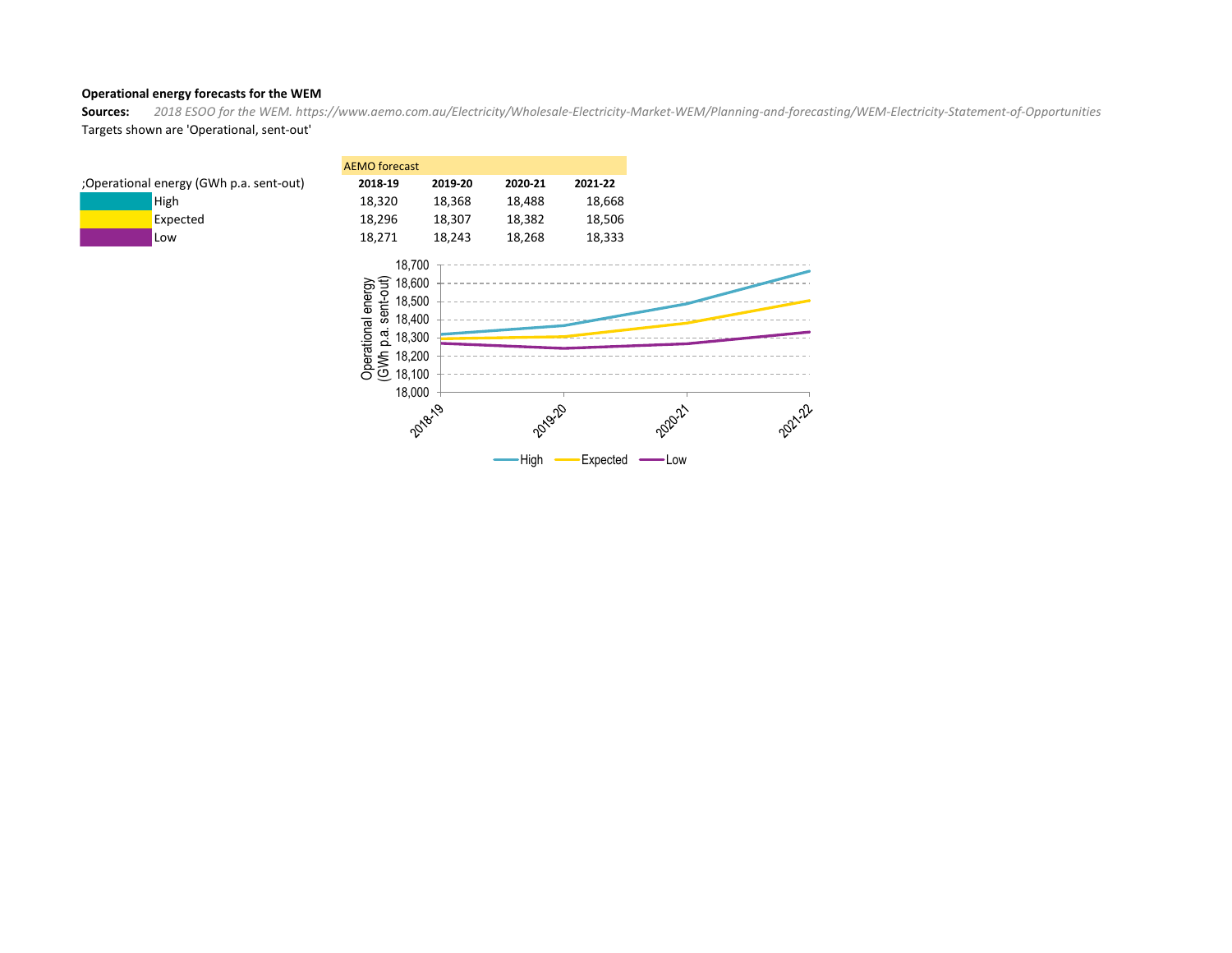# **Operational peak demand forecasts for the WEM**<br>**Sources:** Based on information prese

**Sources:** *Based on information presented in the 2018 ESOO for the WEM. https://www.aemo.com.au/Electricity/Wholesale-Electricity-Market-WEM/Planning-and-forecasting/WEM-Electricity-Statement-of-Opportunities* Targets shown are 'Operational, sent-out'

2021-22

|                                 | <b>AEMO</b> forecast                   |                                                                                 |         |         |
|---------------------------------|----------------------------------------|---------------------------------------------------------------------------------|---------|---------|
| Annual peak demand (MW) 50% POE | 2018-19                                | 2019-20                                                                         | 2020-21 | 2021-22 |
| High                            | 3,978                                  | 4,002                                                                           | 4,023   | 4,054   |
| Expected                        | 3,909                                  | 3,914                                                                           | 3,928   | 3,951   |
| Low                             | 3,858                                  | 3,856                                                                           | 3,862   | 3,866   |
|                                 | Annual peak demand (MW) 50%<br>y,<br>ᄘ | 4,100<br>4,050<br>4,000<br>3,950<br>3,900<br>3,850<br>3,800<br>3,750<br>2018-19 | 2019-20 |         |



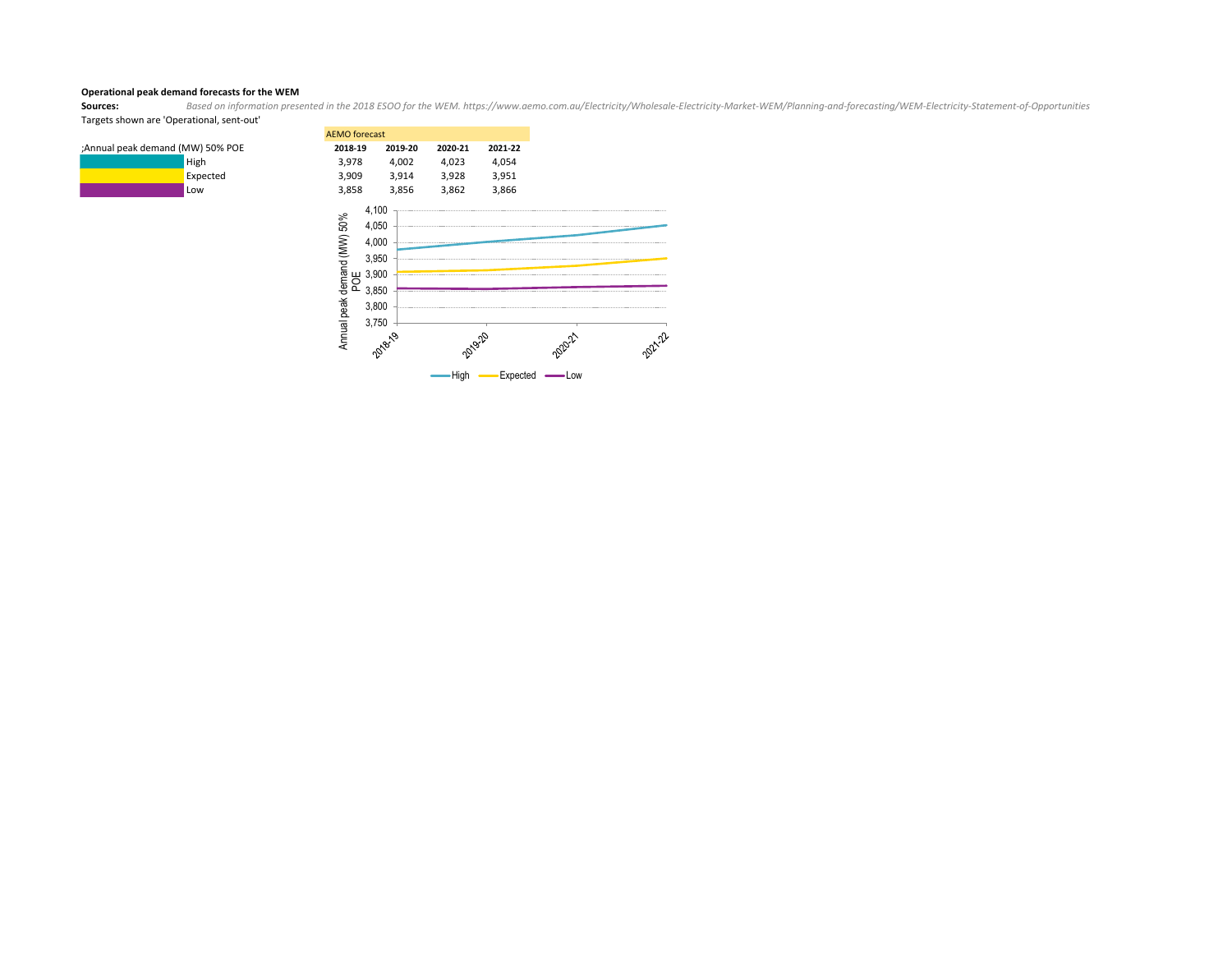### **Rooftop PV forecasts for the WEM**

Sources: EY calculations based on information presented in the 2018 ESOO for the WEM. https://www.aemo.com.au/Electricity/Wholesale-Electricity-Market-WEM/Planning-and-forecasting/WEM-Electricity-Statement-of-Opportunities

2021-22

| <b>AEMO revised (High)</b><br><b>AEMO revised (Expected)</b><br><b>AEMO revised (Low)</b> | High rooftop PV uptake<br>Expected rooftop PV uptake<br>Low rooftop PV uptake |                        |         |                      |                         |
|-------------------------------------------------------------------------------------------|-------------------------------------------------------------------------------|------------------------|---------|----------------------|-------------------------|
|                                                                                           |                                                                               | <b>AEMO</b> forecast   |         |                      |                         |
| Capacity (MW)                                                                             |                                                                               | 2018-19                | 2019-20 | 2020-21              | 2021-22                 |
|                                                                                           | High                                                                          | 996                    | 1,164   | 1,333                | 1,496                   |
|                                                                                           | Expected                                                                      | 985                    | 1,149   | 1,303                | 1,455                   |
|                                                                                           | Low                                                                           | 984                    | 1,138   | 1,289                | 1,430                   |
| Energy (GWh p.a. sent-out)                                                                |                                                                               | 2018-19                | 2019-20 | 2020-21              | 2021-22                 |
|                                                                                           | High                                                                          | 1,379                  | 1,611   | 1,845                | 2,071                   |
|                                                                                           | Expected                                                                      | 1,363                  | 1,590   | 1,803                | 2,014                   |
|                                                                                           | Low                                                                           | 1,362                  | 1,575   | 1,784                | 1,979                   |
| Rooftop solar PV capacity factor                                                          | 15.80%                                                                        |                        |         |                      |                         |
|                                                                                           |                                                                               | 1,600                  |         |                      |                         |
|                                                                                           |                                                                               | 1,400                  |         |                      |                         |
|                                                                                           |                                                                               | 1,200                  |         |                      |                         |
|                                                                                           |                                                                               | Capacity (MW)<br>1,000 |         |                      |                         |
|                                                                                           |                                                                               | 800                    |         |                      |                         |
|                                                                                           |                                                                               | 600                    |         |                      |                         |
|                                                                                           |                                                                               | 400                    |         |                      |                         |
|                                                                                           |                                                                               | 200                    |         |                      |                         |
|                                                                                           |                                                                               | $\Omega$<br>2018-19    |         | 2019-20              |                         |
|                                                                                           |                                                                               |                        |         | -AEMO revised (High) | AEMO revised (Expected) |

**AEMO** revised (Low)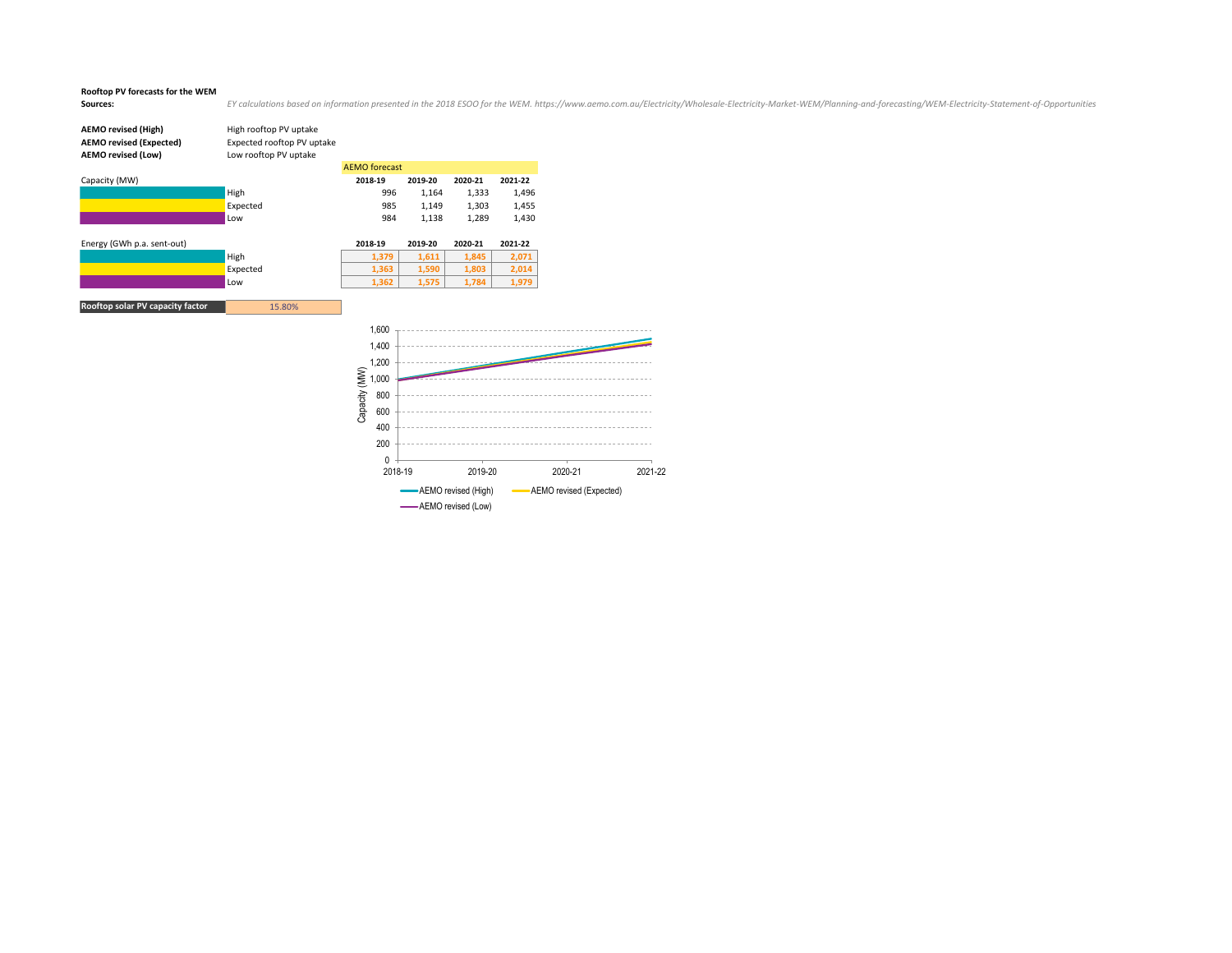### **Behind-the-meter (domestic) storage uptake forecasts for the WEM**

Source: Calculations based on information presented in the 2018 ESOO for the WEM. https://www.aemo.com.au/Electricity/Wholesale-Electricity-Market-WEM/Planning-and-forecasting/WEM-Electricity-Statement-of-Opportunities *MW capacity figures are sourced from AEMO - all other assumptions presented on this sheet are assumptions Large-scale storage could be installed in addition to the below forecast, if profitable.*

# **Aggregated battery performance assumptions**

Total daily energy charge discount factor  $\frac{0.7}{0.25}$  To allow for some batteries to not be fully charged or charged with per Coincident charged ischarged with per 0.25 To allow for some batteries to not be discharged or charged with perfect coincidence to impact on maximum and minimum demand (in line with AEMO's contribution to peak assumptions)











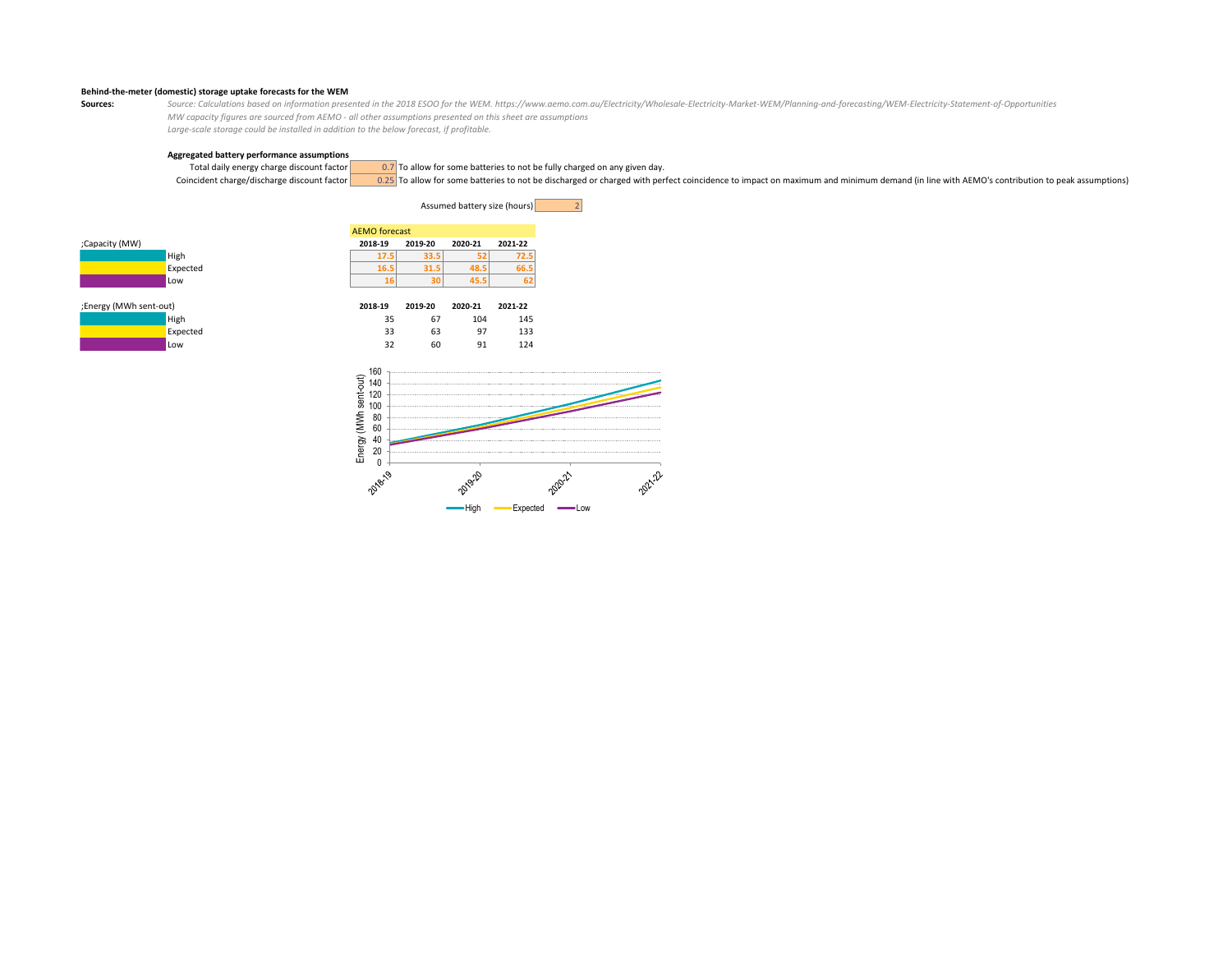### **Electric vehicle uptake**

*Source: 2018 ESOO for the WEM. https://www.aemo.com.au/Electricity/Wholesale-Electricity-Market-WEM/Planning-and-forecasting/WEM-Electricity-Statement-of-Opportunities*

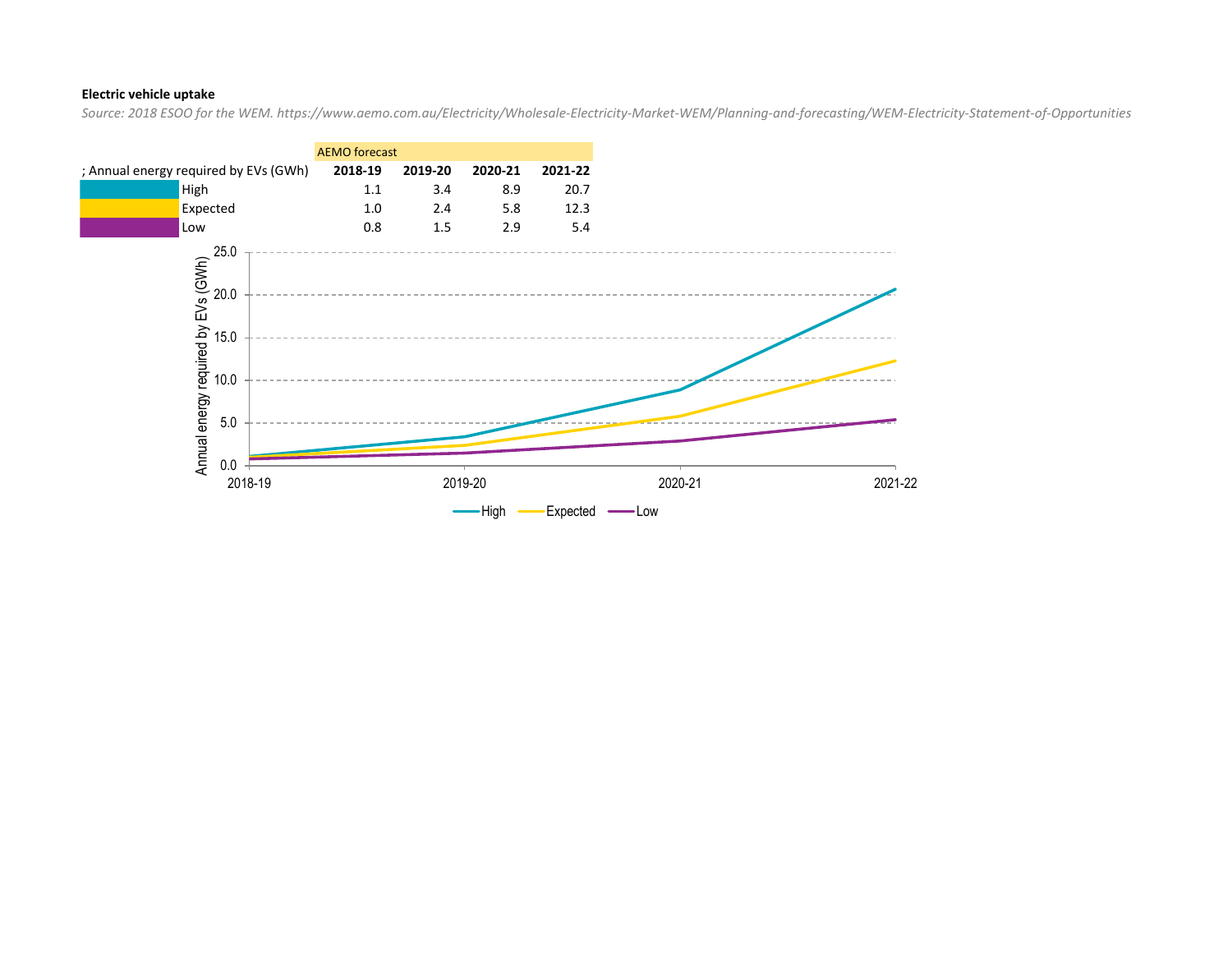### **Gas fuel costs for new contracts**

### Sources: **EY calculation of financial year prices based on CPI and AEMO GSOO Dec 2017:**

Gas Statement of Opportunities - December 2017, AEMO. https://www.aemo.com.au/-/media/Files/Gas/National\_Planning\_and\_Forecasting/WA\_GSOO/2017/2017-WA-GSOO.pdf Real June 2017 dollars **CPI Q4 2017** 2017 2017 2017 2018 2017 2018 2019 2019 2017 2018 2017 2018 2017 2018 2017 201

| ;Gas prices (\$/GJ) |                                                             | 2017-18 | 2018-19 | 2019-20 | 2020-21 | 2021-22     |         |         |
|---------------------|-------------------------------------------------------------|---------|---------|---------|---------|-------------|---------|---------|
|                     | GSOO (High)                                                 | 6.80    | 7.29    | 8.19    | 8.91    | 9.43        |         |         |
|                     | GSOO (Base)                                                 | 5.32    | 5.25    | 5.35    | 5.53    | 5.63        |         |         |
|                     | GSOO (Low)                                                  | 5.28    | 4.62    | 3.95    | 3.95    | 3.95        |         |         |
|                     | 6<br>6<br>Gas prices (\$/GJ)<br>பின் பின் சை<br>5<br>5<br>5 |         |         |         |         |             |         |         |
|                     | 2017-18                                                     |         | 2018-19 |         |         | 2019-20     | 2020-21 | 2021-22 |
|                     |                                                             |         |         |         |         | GSOO (Base) |         |         |

| CPI Q2 2015<br>107.5 |
|----------------------|
| 108.6                |
| 110.7                |
| 112.1                |
|                      |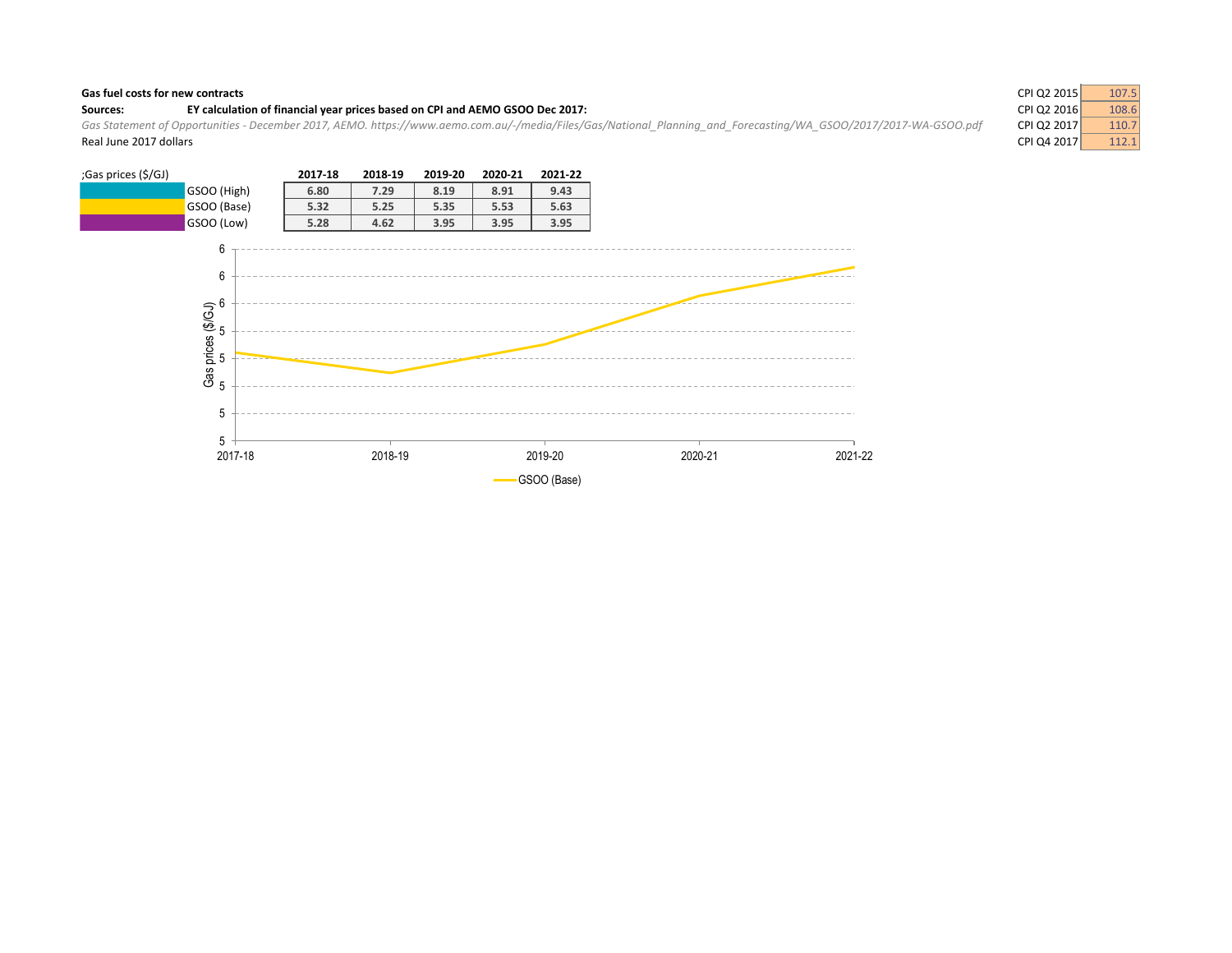| <b>Existing generator params</b> |                        |                             |                             |
|----------------------------------|------------------------|-----------------------------|-----------------------------|
| Source: Various, as listed       |                        |                             | *BASED ON NEM GENERATORS    |
|                                  | 2018 AEMO ISP          | 2015-16 IMO Margins Review  | 2018 AEMO ISP               |
|                                  | <b>FOM</b>             | <b>VOM</b>                  |                             |
|                                  | (\$/MW nameplate, June | (\$/MWh sent-out, June 2014 |                             |
| <b>Station ID</b>                | 2018 dollars)          | dollars)                    | <b>Auxiliary factor (%)</b> |
| ALCOA_WGP                        |                        |                             |                             |
| ALINTA_PNJ_U1                    |                        |                             |                             |
| ALINTA_PNJ_U2                    |                        |                             |                             |
| ALINTA_WGP_GT                    |                        |                             |                             |
| ALINTA_WGP_U2                    |                        |                             |                             |
| BW1_BLUEWATERS_G2                |                        |                             |                             |
| BW2_BLUEWATERS_G1                |                        |                             |                             |
| COCKBURN_CCG1                    |                        |                             |                             |
| COLLIE_G1                        |                        |                             |                             |
| TESLA_PICTON_G1                  |                        |                             |                             |
| KEMERTON_GT11                    |                        |                             |                             |
| KEMERTON_GT12                    |                        |                             |                             |
| KWINANA_GT2                      |                        |                             |                             |
| KWINANA_GT3                      |                        |                             |                             |
| PPP_KCP_EG1                      |                        |                             |                             |
| PERTHENERGY_KWINANA_GT1          |                        |                             |                             |
| MUJA_G5                          |                        |                             |                             |
| MUJA_G6                          |                        |                             |                             |
| MUJA_G7                          |                        | [Confidential]              |                             |
| MUJA_G8                          |                        |                             |                             |
| NAMKKN_MERR_SG1                  |                        |                             |                             |
| NEWGEN_KWINANA_CCG1              |                        |                             |                             |
| NEWGEN_NEERABUP_GT1              |                        |                             |                             |
| PRK_AG                           |                        |                             |                             |
| PINJAR_GT2                       |                        |                             |                             |
| PINJAR_GT4                       |                        |                             |                             |
| PINJAR_GT7                       |                        |                             |                             |
| PINJAR_GT1                       |                        |                             |                             |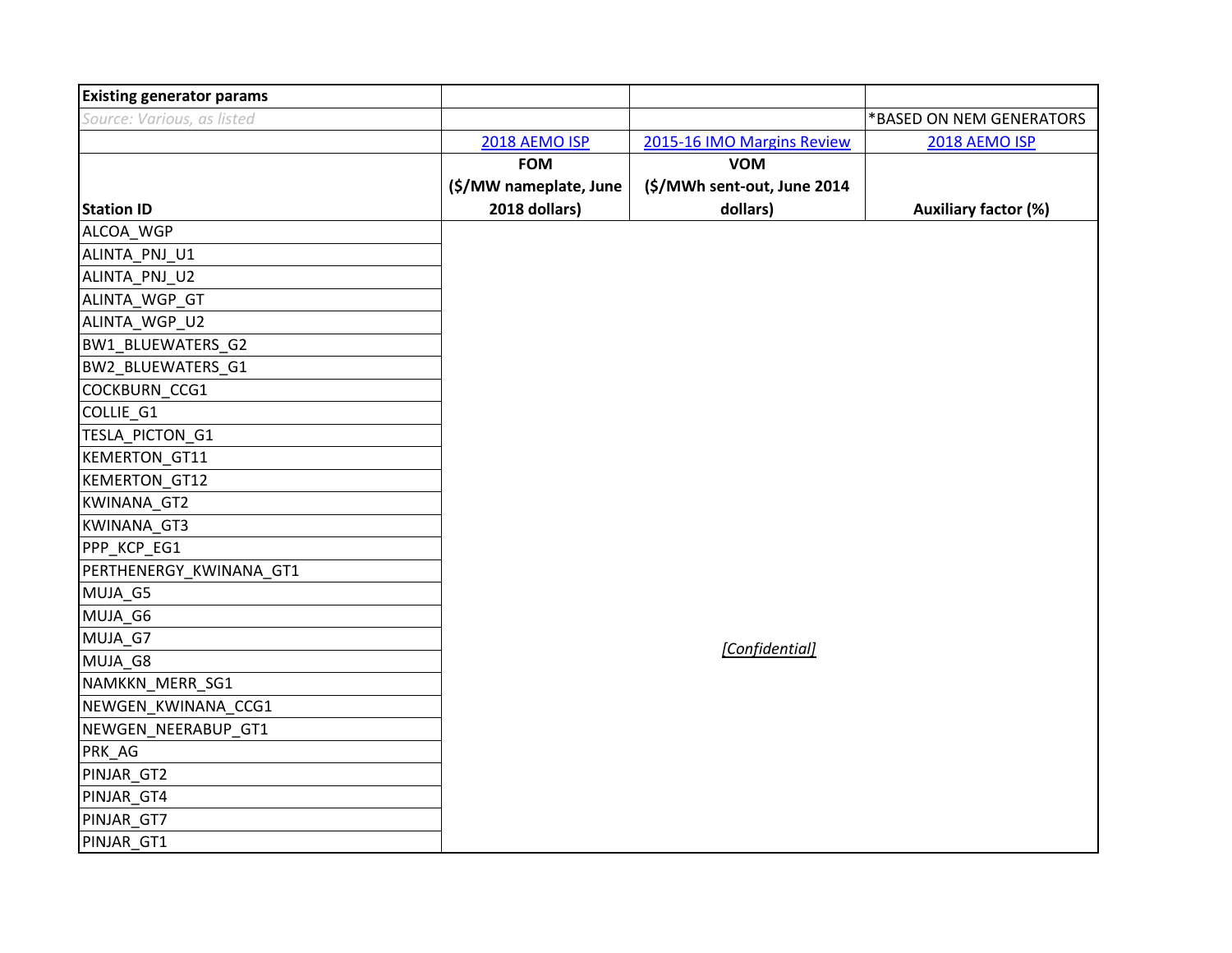| PINJAR_GT3         |
|--------------------|
| PINJAR_GT5         |
| PINJAR_GT10        |
| PINJAR_GT9         |
| PINJAR GT11        |
| STHRNCRS EG        |
| TESLA_GERALDTON_G1 |
| TESLA_KEMERTON_G1  |
| TESLA_NORTHAM_G1   |
| TIWEST_COG1        |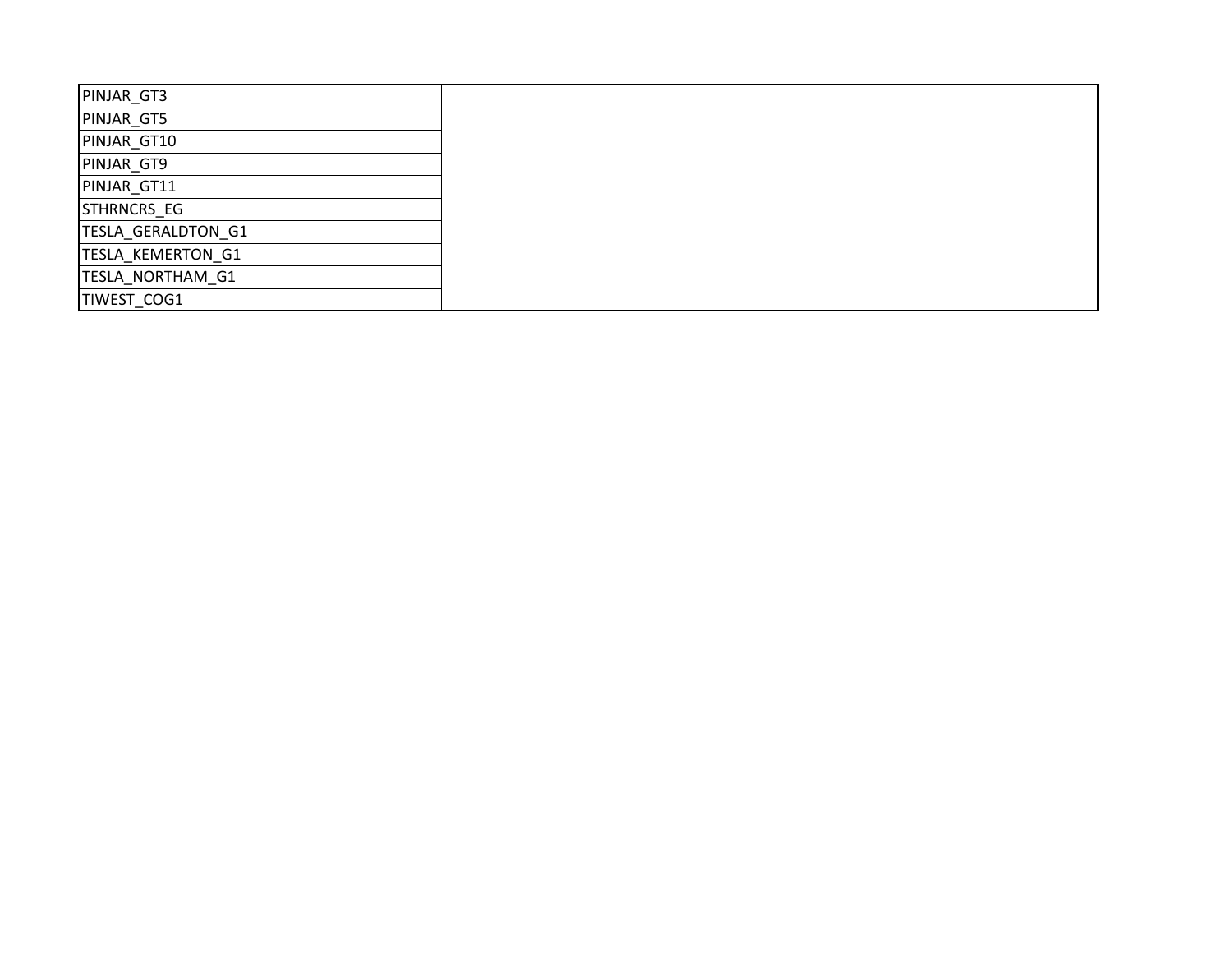### **Fuel costs for new and existing generators including delivery**

Sources: EY calculations based on AEMO GSOO Dec 2017: Gas Statement of Opportunities - December 2017, AEMO. https://www.aemo.com.au/-/media/Files/Gas/National\_Planning\_and\_Forecasting/WA\_GSOO/2017/2017-WA-GSOO.pdf EY calculations based on Jacobs IMO assumptions: Jacobs for IMO, 2018/19 Margin Peak and Margin Off-peak Review, Final assumptions report - PUBLIC, 23 September 2017. https://www.erawa.com.au/cproot/18657/2/20180131\_AEMO%2 Jacobs for IMO, 2016/17 Margin Peak and Margin Off-peak Review. Assumptions report - PUBLIC, 18 September 2015. https://www.aemo.com.au/media/docs/default-source/rules/other-wem-consultation-docs/assumptions-report--v1-3-p

**Assumptions:** Coal and liquid fuel prices kept constant (and as such alternative maximum market price also kept constant) All prices on this sheet in real June 2017 dollars

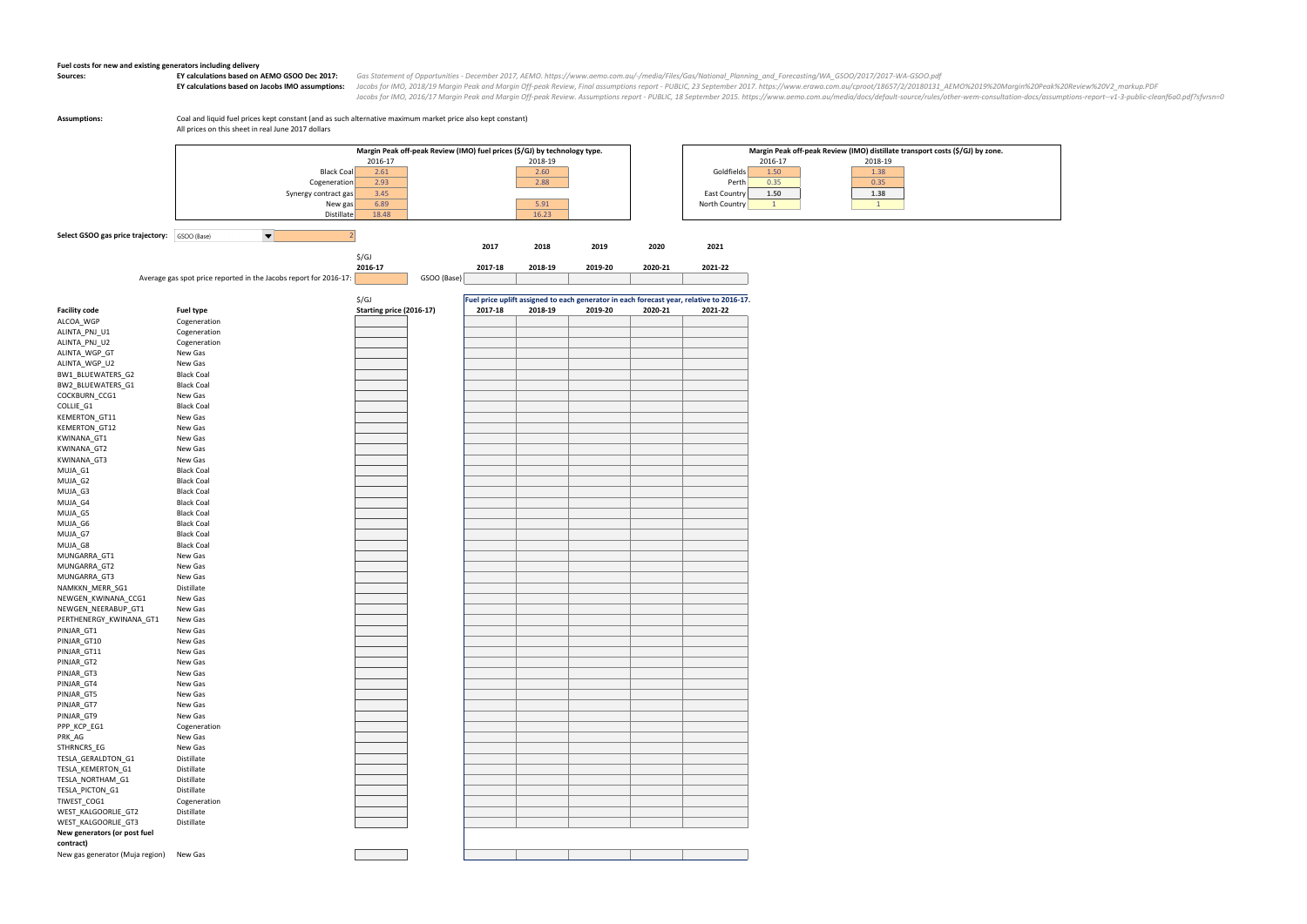| Transport cost (\$/GJ)          | Zone (If using diesel) | Starting price (2016-17) | 2017-18 | 2018-19 |
|---------------------------------|------------------------|--------------------------|---------|---------|
| ALCOA_WGP                       |                        |                          |         |         |
| ALINTA_PNJ_U1                   |                        |                          |         |         |
| ALINTA_PNJ_U2                   |                        |                          |         |         |
| ALINTA_WGP_GT                   |                        |                          |         |         |
| ALINTA_WGP_U2                   |                        |                          |         |         |
| BW1_BLUEWATERS_G2               |                        |                          |         |         |
| BW2_BLUEWATERS_G1               |                        |                          |         |         |
| COCKBURN_CCG1                   |                        |                          |         |         |
| COLLIE_G1                       |                        |                          |         |         |
| KEMERTON_GT11                   |                        |                          |         |         |
| KEMERTON_GT12                   |                        |                          |         |         |
| KWINANA_GT1                     |                        |                          |         |         |
| KWINANA_GT2                     |                        |                          |         |         |
| KWINANA_GT3                     |                        |                          |         |         |
| MUJA_G1                         |                        |                          |         |         |
| MUJA_G2                         |                        |                          |         |         |
| MUJA_G3                         |                        |                          |         |         |
| MUJA_G4                         |                        |                          |         |         |
| MUJA_G5                         |                        |                          |         |         |
| MUJA_G6                         |                        |                          |         |         |
| MUJA_G7                         |                        |                          |         |         |
| MUJA_G8                         |                        |                          |         |         |
| MUNGARRA_GT1                    |                        |                          |         |         |
| MUNGARRA_GT2                    |                        |                          |         |         |
| MUNGARRA_GT3                    |                        |                          |         |         |
| NAMKKN_MERR_SG1                 | <b>East Country</b>    |                          |         |         |
| NEWGEN_KWINANA_CCG1             |                        |                          |         |         |
| NEWGEN_NEERABUP_GT1             |                        |                          |         |         |
| PERTHENERGY_KWINANA_GT1         |                        |                          |         |         |
| PINJAR_GT1                      |                        |                          |         |         |
| PINJAR_GT10                     |                        |                          |         |         |
| PINJAR_GT11                     |                        |                          |         |         |
| PINJAR_GT2                      |                        |                          |         |         |
| PINJAR_GT3                      |                        |                          |         |         |
| PINJAR_GT4                      |                        |                          |         |         |
| PINJAR_GT5                      |                        |                          |         |         |
| PINJAR_GT7                      |                        |                          |         |         |
| PINJAR_GT9                      |                        |                          |         |         |
| PPP_KCP_EG1                     |                        |                          |         |         |
| PRK_AG                          | Goldfields             |                          |         |         |
| STHRNCRS_EG                     | Goldfields             |                          |         |         |
| TESLA_GERALDTON_G1              | North Country          |                          |         |         |
| TESLA_KEMERTON_G1               | <b>East Country</b>    |                          |         |         |
| TESLA_NORTHAM_G1                | <b>East Country</b>    |                          |         |         |
| TESLA_PICTON_G1                 | Perth                  |                          |         |         |
| TIWEST_COG1                     |                        |                          |         |         |
| WEST_KALGOORLIE_GT2             | Goldfields             |                          |         |         |
| WEST_KALGOORLIE_GT3             | Goldfields             |                          |         |         |
| New gas generator (Muja region) |                        |                          |         |         |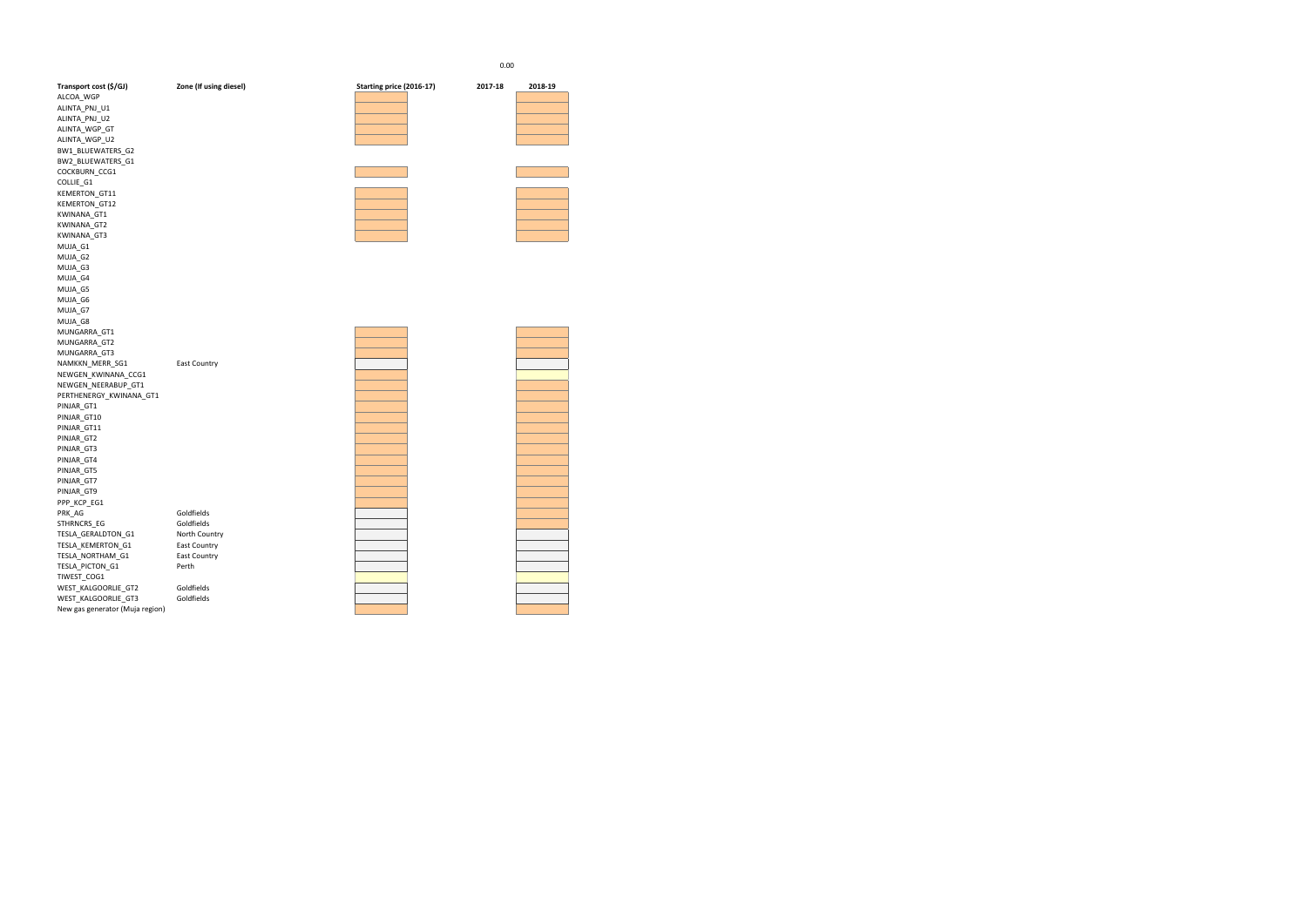### **Generator outage rate data**

EY calculation based on IMO Planning Criterion Review. https://www.erawa.com.au/cproot/15250/2/Market%20Reform%20Presentation%20-%20Review%20of%20Planning%20Criterion.pdf

|                  | Full forced outage rate (%) |      |      |                         |                | Planned outage rate (%) |      |                   |      |      |      |      |
|------------------|-----------------------------|------|------|-------------------------|----------------|-------------------------|------|-------------------|------|------|------|------|
| <b>Fuel type</b> | 2007                        | 2008 | 2009 | 2010                    | 2011           | Avg                     | 2007 | 2008              | 2009 | 2010 | 2011 | Avg  |
| Coal             | 1.4                         | 2.1  |      | ີ.<br><b><i>L</i>.L</b> |                | 1.72                    | 8.9  | 8.3               | 8.3  | 12   | 11.9 | 9.88 |
| Gas              |                             | 6.5  | 0.8  |                         | 2.8            | 3.02                    | 4.4  | 6.5               | 7.9  | 10.1 | 10.3 | 7.84 |
| Gas/Liquid       | 0.2                         | 0.6  | 1.9  | 1.3                     | $\sim$<br>1. J | 1.06                    | 3.1  | $\sim$ $\sim$<br> | 6.9  | 8.6  |      | 5.22 |

\* Other technologies not reported against, outage rates provided in the 'new entrant worksheet'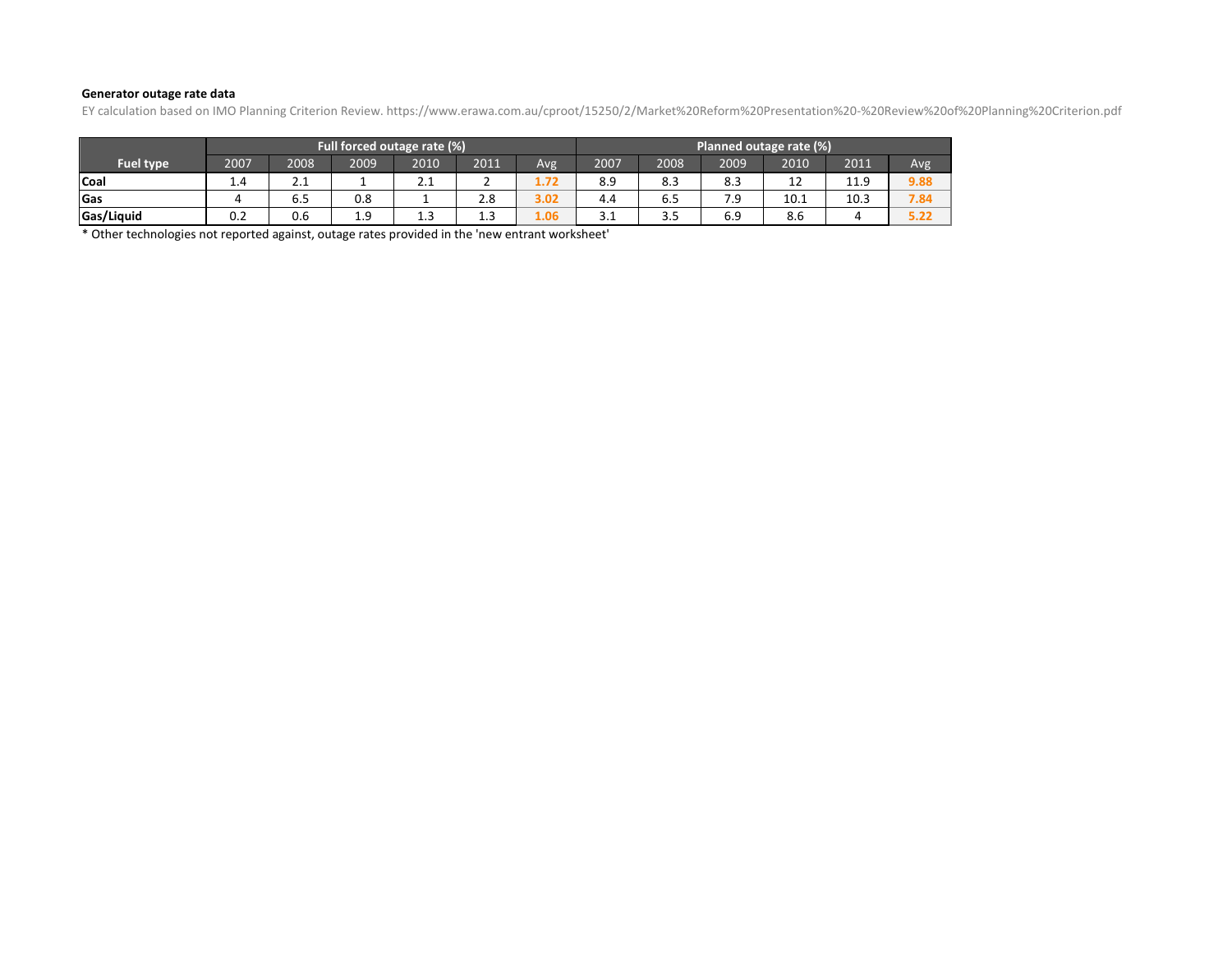| New entrant technology parameters (*Applied to existing units where unit-specific data not available)                                                                                                                          |                    |                       |                   |                      |                   |                         |                                          |                                                        |                     |                                        |                                           |  |
|--------------------------------------------------------------------------------------------------------------------------------------------------------------------------------------------------------------------------------|--------------------|-----------------------|-------------------|----------------------|-------------------|-------------------------|------------------------------------------|--------------------------------------------------------|---------------------|----------------------------------------|-------------------------------------------|--|
| Source: 2016 NTNDP. http://www.aemo.com.au/Electricity/National-Electricity-Market-NEM/Planning-and-forecasting/National-Transmission-Network-Development-Plan/NTNDP-database                                                  |                    |                       |                   |                      |                   |                         |                                          |                                                        |                     |                                        |                                           |  |
| Source: 2017 ESOO for the WEM. https://www.aemo.com.au/Electricity/Wholesale-Electricity-Market-WEM/Planning-and-forecasting/WEM-Electricity-Statement-of-Opportunities                                                        |                    |                       |                   |                      |                   |                         |                                          |                                                        |                     |                                        |                                           |  |
| Source: 2017 NEM ESOO. https://www.aemo.com.au/Electricity/National-Electricity-Market-NEM/Planning-and-forecasting/NEM-Electricity-Statement-of-Opportunities                                                                 |                    |                       |                   |                      |                   |                         |                                          |                                                        |                     |                                        |                                           |  |
| Source: IMO Planning Criterion Review. https://www.erawa.com.au/cproot/15250/2/Market%20Reform%20Presentation%20-%20Review%20of%20Planning%20Criterion.pdf                                                                     |                    |                       |                   |                      |                   |                         |                                          |                                                        |                     |                                        |                                           |  |
| Source: Electricity and Gas Market Benefits and Costs of an Energy Efficiency Obligation Scheme. https://industry.gov.au/Energy/Energy/Energy/Documents/energy-efficiency/electricity-gas-market-benefits-costs-energy-efficie |                    |                       |                   |                      |                   |                         |                                          |                                                        |                     |                                        |                                           |  |
|                                                                                                                                                                                                                                |                    |                       |                   |                      |                   |                         |                                          |                                                        |                     |                                        |                                           |  |
| Costs in real June 2016 AUD                                                                                                                                                                                                    |                    |                       |                   |                      |                   |                         |                                          |                                                        |                     |                                        |                                           |  |
|                                                                                                                                                                                                                                |                    |                       |                   |                      |                   | <b>IMO Planning</b>     |                                          | <b>IMO Planning</b>                                    |                     |                                        |                                           |  |
| Sources:                                                                                                                                                                                                                       |                    | 2016 NTNDP 2016 NTNDP | <b>2016 NTNDP</b> | <b>2016 NTNDP</b>    | <b>2016 NTNDP</b> | <b>Criterion Review</b> | 2017 NEM ESOO                            | <b>Criterion Review</b>                                | 2017 NEM ESOO       | 2017 NEM ESOO                          | Electricity and Gas Market Benefit Report |  |
|                                                                                                                                                                                                                                | <b>Auxiliaries</b> | <b>FOM</b>            | VOM (\$/MWh       | <b>Economic life</b> | <b>Emissions</b>  |                         | Full forced outage Mean time to repair - | <b>Partial forced</b>                                  |                     | Partial derating Mean time to repair . | Maintenance outage rate                   |  |
| <b>NTNDP technology</b>                                                                                                                                                                                                        | (%)                | (S/MW)                | sent-out)         | (years)              | captured (%)      | rate $(\%)$             | full (hours)                             | outage rate (%)                                        | (%)                 | partial (hours)                        | (days per year)                           |  |
| Black Coal - SC                                                                                                                                                                                                                | 7%                 | 42073                 |                   | 30                   | 0%                | 1.72%                   | 55.03                                    | 9.88%                                                  | 26.17%              | 26.62                                  |                                           |  |
| Black Coal - SC - w CCS                                                                                                                                                                                                        | 21%                | 43359                 | 10                | 30                   | 90%               | 1.72%                   | 55.03                                    | 9.88%                                                  | 26.17%              | 26.62                                  |                                           |  |
| CCGT / Cogeneration                                                                                                                                                                                                            | 3%                 | 10000                 |                   | 30                   | 0%                | 3.02%                   | 14.05                                    | 7.84%                                                  | 29.88%              | 71.64                                  |                                           |  |
| CCGT - w CCS                                                                                                                                                                                                                   | 12%                | 30941                 | 12                | 30                   | 80%               | 3.02%                   | 14.05                                    | 7.84%                                                  | 29.88%              | 71.64                                  |                                           |  |
| OCGT - gas fuel                                                                                                                                                                                                                | 1%                 | 4000                  | 10                | 30                   | 0%                | 3.02%                   | 33.55                                    | 7.84%                                                  | 31.89%              | 10.75                                  |                                           |  |
| OCGT - liquid fuel                                                                                                                                                                                                             | 1%                 | 4000                  | 10                | 30                   | 0%                | 1.06%                   | 33.55                                    | 5.22%                                                  | 31.89%              | 10.75                                  |                                           |  |
| Solar PV - Fixed                                                                                                                                                                                                               | 0%                 | 25000                 |                   | 25                   | 0%                |                         |                                          |                                                        |                     |                                        |                                           |  |
| Solar PV - SAT                                                                                                                                                                                                                 | 1%                 | 30000                 |                   | 25                   | 0%                |                         |                                          |                                                        |                     |                                        |                                           |  |
| Solar PV - DAT                                                                                                                                                                                                                 | 0%                 | 40000                 |                   | 25                   | 0%                |                         |                                          | Included in modelled half-hourly availability profile. |                     |                                        |                                           |  |
| CST central receiver - 6h storage                                                                                                                                                                                              | 0%                 | 65000                 |                   | 30                   | 0%                |                         |                                          |                                                        |                     |                                        |                                           |  |
| Wind                                                                                                                                                                                                                           | 1%                 | 45000                 |                   | 25                   | 0%                |                         |                                          |                                                        |                     |                                        |                                           |  |
| Large-scale storage (4 hours)                                                                                                                                                                                                  | 0%                 |                       |                   | 15                   | 0%                |                         |                                          |                                                        | No data - assume 0% |                                        |                                           |  |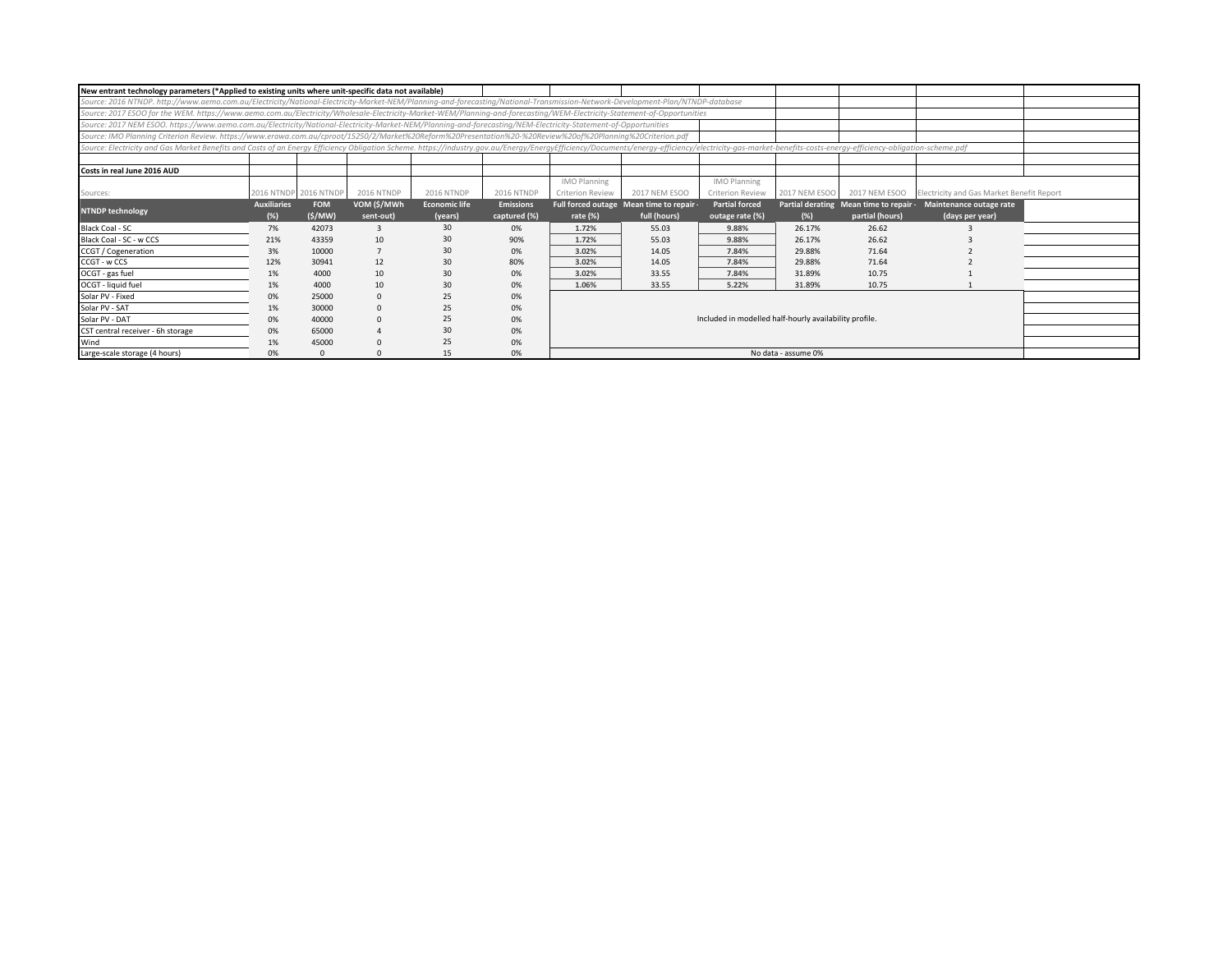# **Generator marginal loss factors assumed in the forward-looking modelling**

**Source:** *<https://www.aemo.com.au/Electricity/Wholesale-Electricity-Market-WEM/Data/Loss-factors> Loss factors are based on Muja as the regional reference node*

| Code        | Unit Id              | Loss factor  | <b>Starting from</b> | MLF/DLF    |
|-------------|----------------------|--------------|----------------------|------------|
| <b>WALB</b> | ALBANY_WF1           | 1.0384       | $1$ -Jul- $18$       | TLF * DLF  |
| <b>WWGP</b> | ALCOA_WGP            | 0.9701       | $1$ -Jul- $18$       | <b>TLF</b> |
| <b>TAPL</b> | ALINTA PNJ U1        | 0.9747       | $1$ -Jul- $18$       | <b>TLF</b> |
| <b>TAPL</b> | ALINTA PNJ U2        | 0.9747       | $1$ -Jul- $18$       | <b>TLF</b> |
| <b>TLWA</b> | ALINTA_WGP_GT        | 1.0135       | $1$ -Jul- $18$       | <b>TLF</b> |
| <b>TLWA</b> | ALINTA WGP U2        | 1.0135       | $1$ -Jul- $18$       | <b>TLF</b> |
| <b>WWWF</b> | ALINTA WWF           | 0.9475       | $1$ -Jul- $18$       | <b>TLF</b> |
| <b>TBLB</b> | BW1_BLUEWATERS_G2    | 1.0004       | $1$ -Jul- $18$       | <b>TLF</b> |
| <b>TBLB</b> | BW2_BLUEWATERS_G1    | 1.0004       | $1$ -Jul- $18$       | <b>TLF</b> |
| <b>WCCT</b> | <b>COCKBURN CCG1</b> | 1.0351       | $1$ -Jul- $18$       | <b>TLF</b> |
| <b>WCPS</b> | COLLIE G1            | 0.9974       | $1$ -Jul- $18$       | <b>TLF</b> |
| WEMD        | EDWFMAN WF1          | 1.027        | $1$ -Jul- $18$       | <b>TLF</b> |
| WALB        | GRASMERE WF1         | 1.0384       | $1$ -Jul- $18$       | TLF * DLF  |
| <b>TMGS</b> | GREENOUGH RIVER PV1  | 1.0031       | $1$ -Jul- $18$       | <b>TLF</b> |
| <b>WCGW</b> | INVESTEC COLLGAR WF1 | 1.006        | $1$ -Jul- $18$       | <b>TLF</b> |
| WKEM        | <b>KEMERTON GT11</b> | 1.0108       | $1$ -Jul- $18$       | <b>TLF</b> |
| <b>WKEM</b> | <b>KEMERTON GT12</b> | 1.0108       | $1$ -Jul- $18$       | <b>TLF</b> |
| <b>WKPS</b> | KWINANA_GT1          | 1.0301       | $1$ -Jul- $18$       | <b>TLF</b> |
| <b>WKPS</b> | <b>KWINANA GT2</b>   | 1.0301       | $1$ -Jul- $18$       | <b>TLF</b> |
| <b>WKPS</b> | <b>KWINANA GT3</b>   | 1.0301       | $1$ -Jul- $18$       | <b>TLF</b> |
| <b>WMPS</b> | MUJA G1              | $\mathbf{1}$ | $1$ -Jul- $18$       | <b>TLF</b> |
| <b>WMPS</b> | MUJA G2              | $\mathbf{1}$ | $1$ -Jul- $18$       | <b>TLF</b> |
| <b>WMPS</b> | MUJA_G3              | $\mathbf{1}$ | $1$ -Jul- $18$       | <b>TLF</b> |
| <b>WMPS</b> | MUJA G4              | $\mathbf{1}$ | $1$ -Jul- $18$       | <b>TLF</b> |
| <b>WMPS</b> | MUJA G5              | $\mathbf{1}$ | $1$ -Jul- $18$       | <b>TLF</b> |
| <b>WMPS</b> | MUJA G6              | $\mathbf{1}$ | $1$ -Jul- $18$       | <b>TLF</b> |
| <b>WMPS</b> | MUJA G7              | $\mathbf{1}$ | $1$ -Jul- $18$       | <b>TLF</b> |
| <b>WMPS</b> | MUJA G8              | $\mathbf{1}$ | $1$ -Jul- $18$       | <b>TLF</b> |
| <b>WMGA</b> | MUNGARRA GT1         | 0.9957       | $1$ -Jul- $18$       | <b>TLF</b> |
| <b>WMGA</b> | MUNGARRA GT2         | 0.9957       | $1$ -Jul- $18$       | <b>TLF</b> |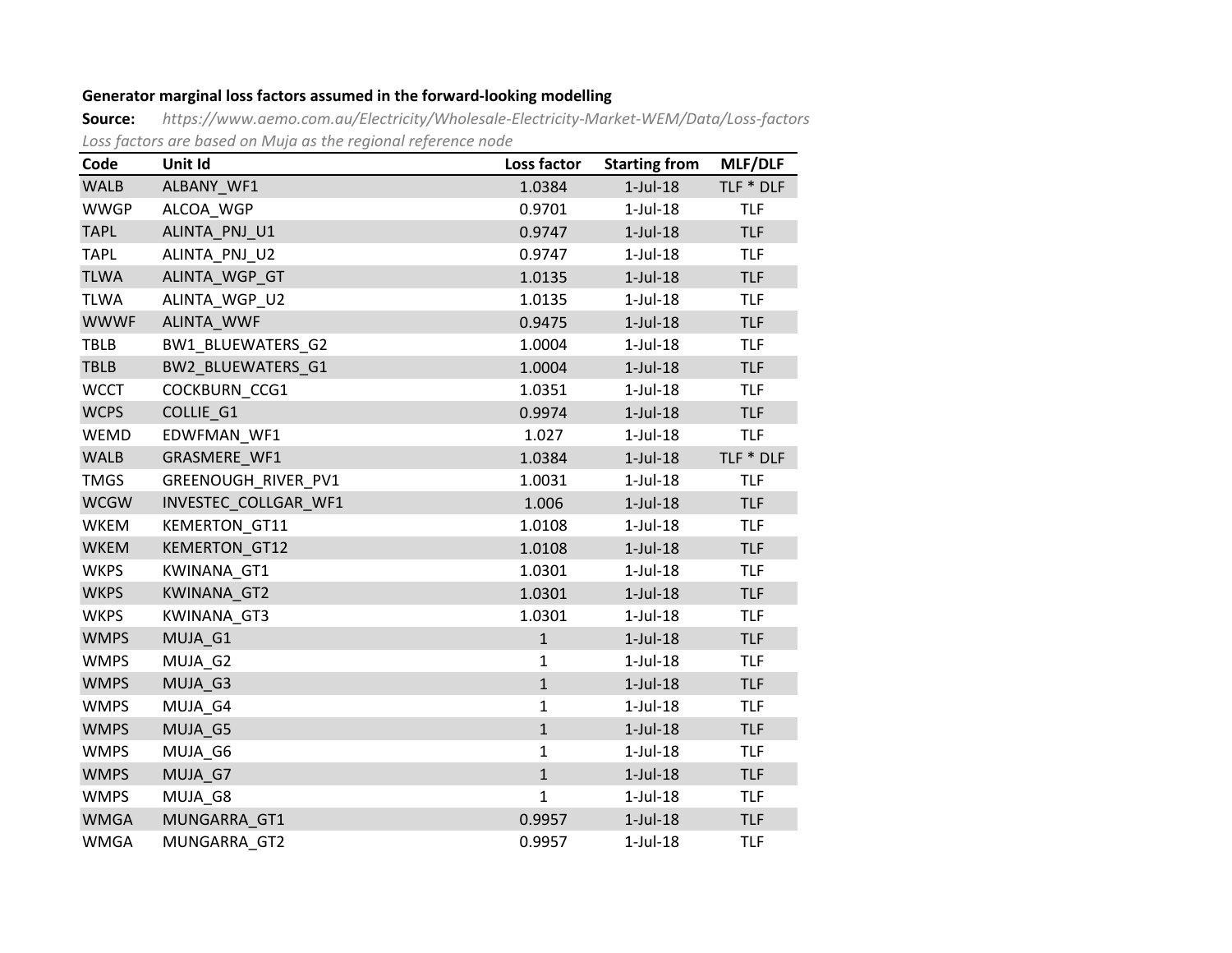| <b>WMGA</b> | MUNGARRA_GT3            | 0.9957 | $1$ -Jul- $18$ | <b>TLF</b> |
|-------------|-------------------------|--------|----------------|------------|
| <b>TMBA</b> | MWF_MUMBIDA_WF1         | 0.9573 | $1$ -Jul- $18$ | <b>TLF</b> |
| <b>TMDP</b> | NAMKKN MERR SG1         | 0.9997 | $1$ -Jul- $18$ | <b>TLF</b> |
| <b>WNGK</b> | NEWGEN KWINANA CCG1     | 1.0247 | $1$ -Jul- $18$ | <b>TLF</b> |
| <b>WGNN</b> | NEWGEN NEERABUP GT1     | 1.0372 | $1$ -Jul- $18$ | <b>TLF</b> |
| <b>WKND</b> | PERTHENERGY_KWINANA_GT1 | 1.0323 | $1$ -Jul- $18$ | <b>TLF</b> |
| <b>WPJR</b> | PINJAR_GT1              | 1.0322 | $1$ -Jul- $18$ | <b>TLF</b> |
| <b>WPJR</b> | PINJAR_GT10             | 1.0322 | $1$ -Jul- $18$ | <b>TLF</b> |
| <b>WPJR</b> | PINJAR_GT11             | 1.0322 | $1$ -Jul- $18$ | <b>TLF</b> |
| <b>WPJR</b> | PINJAR_GT2              | 1.0322 | $1$ -Jul- $18$ | <b>TLF</b> |
| <b>WPJR</b> | PINJAR_GT3              | 1.0322 | $1$ -Jul- $18$ | <b>TLF</b> |
| <b>WPJR</b> | PINJAR_GT4              | 1.0322 | $1$ -Jul- $18$ | <b>TLF</b> |
| <b>WPJR</b> | PINJAR_GT5              | 1.0322 | $1$ -Jul- $18$ | <b>TLF</b> |
| <b>WPJR</b> | PINJAR_GT7              | 1.0322 | $1$ -Jul- $18$ | <b>TLF</b> |
| <b>WPJR</b> | PINJAR GT9              | 1.0322 | $1$ -Jul- $18$ | <b>TLF</b> |
| <b>TMSK</b> | PPP_KCP_EG1             | 1.0343 | $1$ -Jul- $18$ | <b>TLF</b> |
| <b>WPKS</b> | PRK AG                  | 1.1686 | $1$ -Jul- $18$ | <b>TLF</b> |
| <b>TBLS</b> | STHRNCRS_EG             | 1.1679 | $1$ -Jul- $18$ | <b>TLF</b> |
| <b>QTCG</b> | TESLA GERALDTON G1      | 0.9922 | $1$ -Jul- $18$ | <b>DLF</b> |
| <b>QTES</b> | TESLA_KEMERTON_G1       | 0.9982 | $1$ -Jul- $18$ | <b>DLF</b> |
| <b>QTCN</b> | TESLA_NORTHAM_G1        | 0.9943 | $1$ -Jul- $18$ | <b>DLF</b> |
| <b>QTES</b> | TESLA_PICTON_G1         | 0.9982 | $1$ -Jul- $18$ | <b>DLF</b> |
| <b>WKMK</b> | TIWEST_COG1             | 1.032  | $1$ -Jul- $18$ | <b>TLF</b> |
| <b>TWKG</b> | WEST_KALGOORLIE_GT2     | 1.1172 | $1$ -Jul- $18$ | <b>TLF</b> |
| <b>TWKG</b> | WEST KALGOORLIE GT3     | 1.1172 | $1$ -Jul- $18$ | <b>TLF</b> |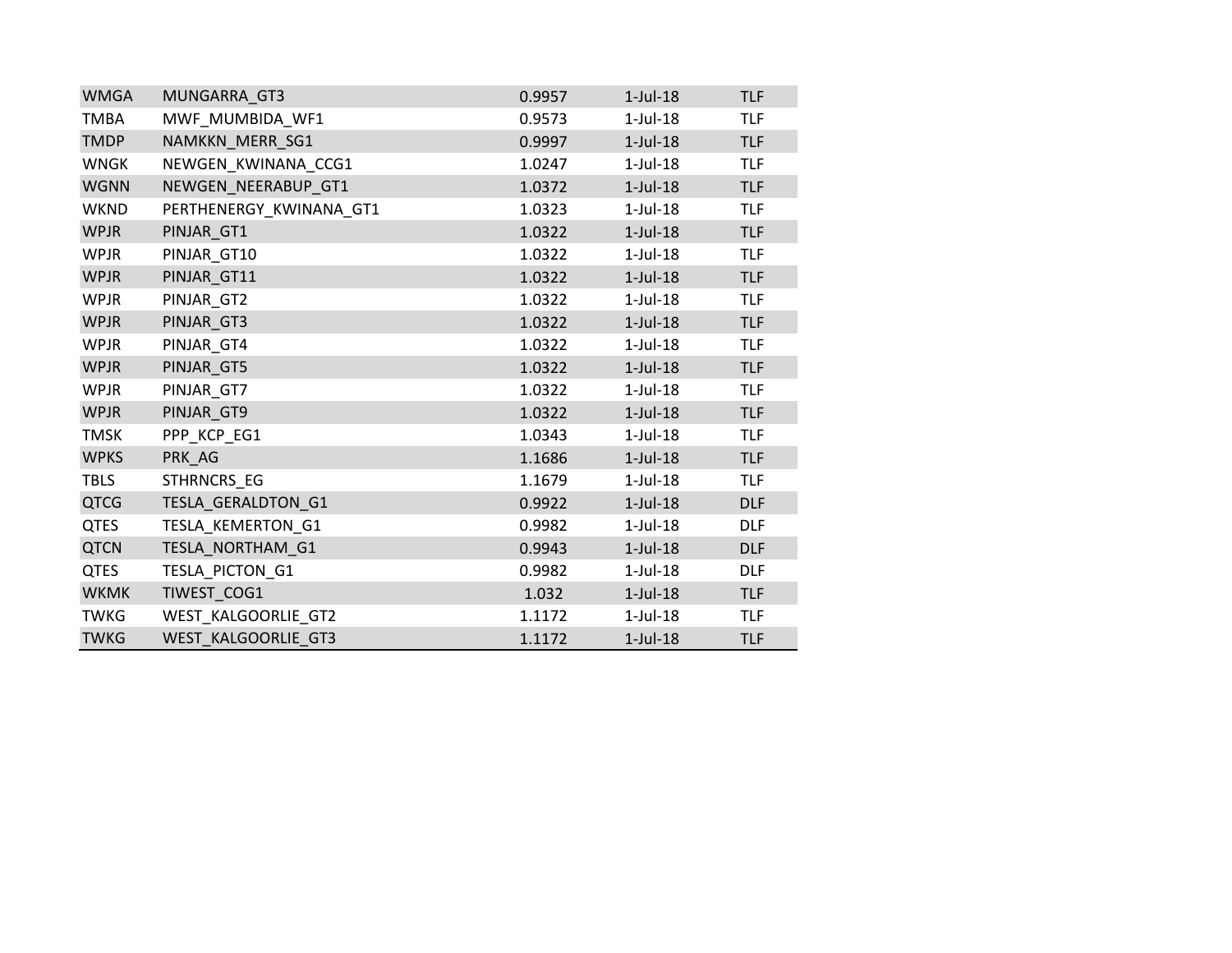| <b>Facility ramp rates</b> |                                   |                                 |                                                                                                                                                                                               |  |  |
|----------------------------|-----------------------------------|---------------------------------|-----------------------------------------------------------------------------------------------------------------------------------------------------------------------------------------------|--|--|
|                            |                                   |                                 | Source: AEMO facility data, market data webpage, http://www.aemo.com.au/Electricity/Wholesale-Electricity-Market-WEM/Data-dashboard#generation-facilities, and facility balancing submissions |  |  |
|                            |                                   |                                 |                                                                                                                                                                                               |  |  |
| <b>Facility Code</b>       | <b>Ramp Rate DOWN</b><br>(MW/min) | <b>Ramp Rate UP</b><br>(MW/min) |                                                                                                                                                                                               |  |  |
| ALCOA_WGP                  | 3                                 | 3                               |                                                                                                                                                                                               |  |  |
| ALINTA_PNJ_U1              | 9.4                               | 9.4                             |                                                                                                                                                                                               |  |  |
| ALINTA_PNJ_U2              | 9.4                               | 9.4                             |                                                                                                                                                                                               |  |  |
| ALINTA_WGP_GT              | $\bf 8$                           | $\,8\,$                         |                                                                                                                                                                                               |  |  |
| ALINTA_WGP_U2              | 8                                 | 8                               |                                                                                                                                                                                               |  |  |
| BW1_BLUEWATERS_G2          | $\overline{2}$                    | $\overline{2}$                  |                                                                                                                                                                                               |  |  |
| BW2_BLUEWATERS_G1          | $\overline{2}$                    | $\overline{2}$                  |                                                                                                                                                                                               |  |  |
| COCKBURN_CCG1              | 12                                | 12                              |                                                                                                                                                                                               |  |  |
| COLLIE_G1                  | $\overline{4}$                    | $\overline{4}$                  |                                                                                                                                                                                               |  |  |
| KEMERTON_GT11              | 15                                | 15                              |                                                                                                                                                                                               |  |  |
| KEMERTON_GT12              | 15                                | 15                              |                                                                                                                                                                                               |  |  |
| KWINANA_GT2                | 30                                | 30                              |                                                                                                                                                                                               |  |  |
| KWINANA_GT3                | 30                                | 30                              |                                                                                                                                                                                               |  |  |
| MUJA_G5                    | 4                                 | $\overline{4}$                  |                                                                                                                                                                                               |  |  |
| MUJA_G6                    | Δ                                 | $\overline{a}$                  |                                                                                                                                                                                               |  |  |
| MUJA_G7                    | Δ                                 | $\overline{a}$                  |                                                                                                                                                                                               |  |  |
| MUJA_G8                    |                                   | $\overline{4}$                  |                                                                                                                                                                                               |  |  |
| NAMKKN_MERR_SG1            | 6                                 | 6                               |                                                                                                                                                                                               |  |  |
| NEWGEN_KWINANA_CCG1        | 6                                 | 6                               |                                                                                                                                                                                               |  |  |
| NEWGEN_NEERABUP_GT1        | 11                                | 11                              |                                                                                                                                                                                               |  |  |
| PERTHENERGY_KWINANA_GT1    | 6                                 | 6                               |                                                                                                                                                                                               |  |  |
| PINJAR_GT1                 | 8                                 | $\,8\,$                         |                                                                                                                                                                                               |  |  |
| PINJAR_GT10                | 10                                | 10                              |                                                                                                                                                                                               |  |  |
| PINJAR_GT11                | 10                                | 10                              |                                                                                                                                                                                               |  |  |
| PINJAR_GT2                 | 8                                 | 8                               |                                                                                                                                                                                               |  |  |
| PINJAR_GT3                 | 8                                 | 8                               |                                                                                                                                                                                               |  |  |
| PINJAR_GT4                 | 8                                 | 8                               |                                                                                                                                                                                               |  |  |
| PINJAR_GT5                 | 8                                 | 8                               |                                                                                                                                                                                               |  |  |
| PINJAR_GT7                 | 8                                 | 8                               |                                                                                                                                                                                               |  |  |
| PINJAR_GT9                 | 10                                | 10                              |                                                                                                                                                                                               |  |  |
| PPP_KCP_EG1                | $\mathbf{1}$                      | $\mathbf 1$                     |                                                                                                                                                                                               |  |  |
| PRK_AG                     | 3                                 | 3                               |                                                                                                                                                                                               |  |  |
| STHRNCRS_EG                | 3                                 | 3                               |                                                                                                                                                                                               |  |  |
| TESLA_GERALDTON_G1         | $\overline{2}$                    | $\overline{2}$                  |                                                                                                                                                                                               |  |  |
| TESLA_KEMERTON_G1          | $\overline{2}$                    | $\mathbf 2$                     |                                                                                                                                                                                               |  |  |
| TESLA_NORTHAM_G1           | $\overline{2}$                    | $\overline{2}$                  |                                                                                                                                                                                               |  |  |
| TESLA_PICTON_G1            | $\overline{2}$                    | $\overline{2}$                  |                                                                                                                                                                                               |  |  |
| TIWEST_COG1                | 3                                 | 3                               |                                                                                                                                                                                               |  |  |
| ALBANY WF1                 | 86                                | $\mathbf 0$                     |                                                                                                                                                                                               |  |  |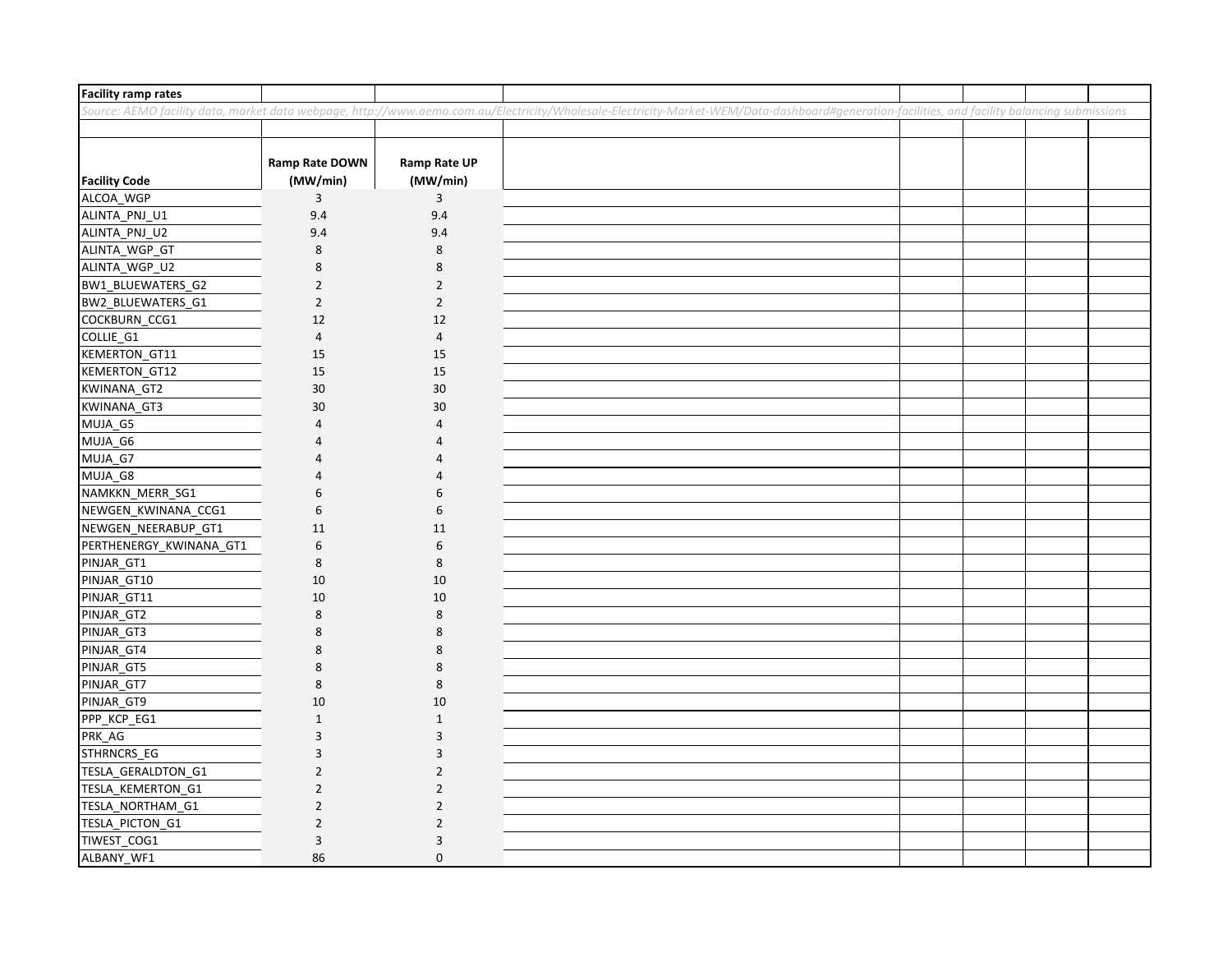| ALINTA WWF                 | 89 |  |  |  |
|----------------------------|----|--|--|--|
| EDWFMAN_WF1                |    |  |  |  |
| <b>GRASMERE WF1</b>        | 10 |  |  |  |
| <b>GREENOUGH RIVER PV1</b> |    |  |  |  |
| MWF_MUMBIDA_WF1            |    |  |  |  |
| INVESTEC COLLGAR WF1       | 33 |  |  |  |